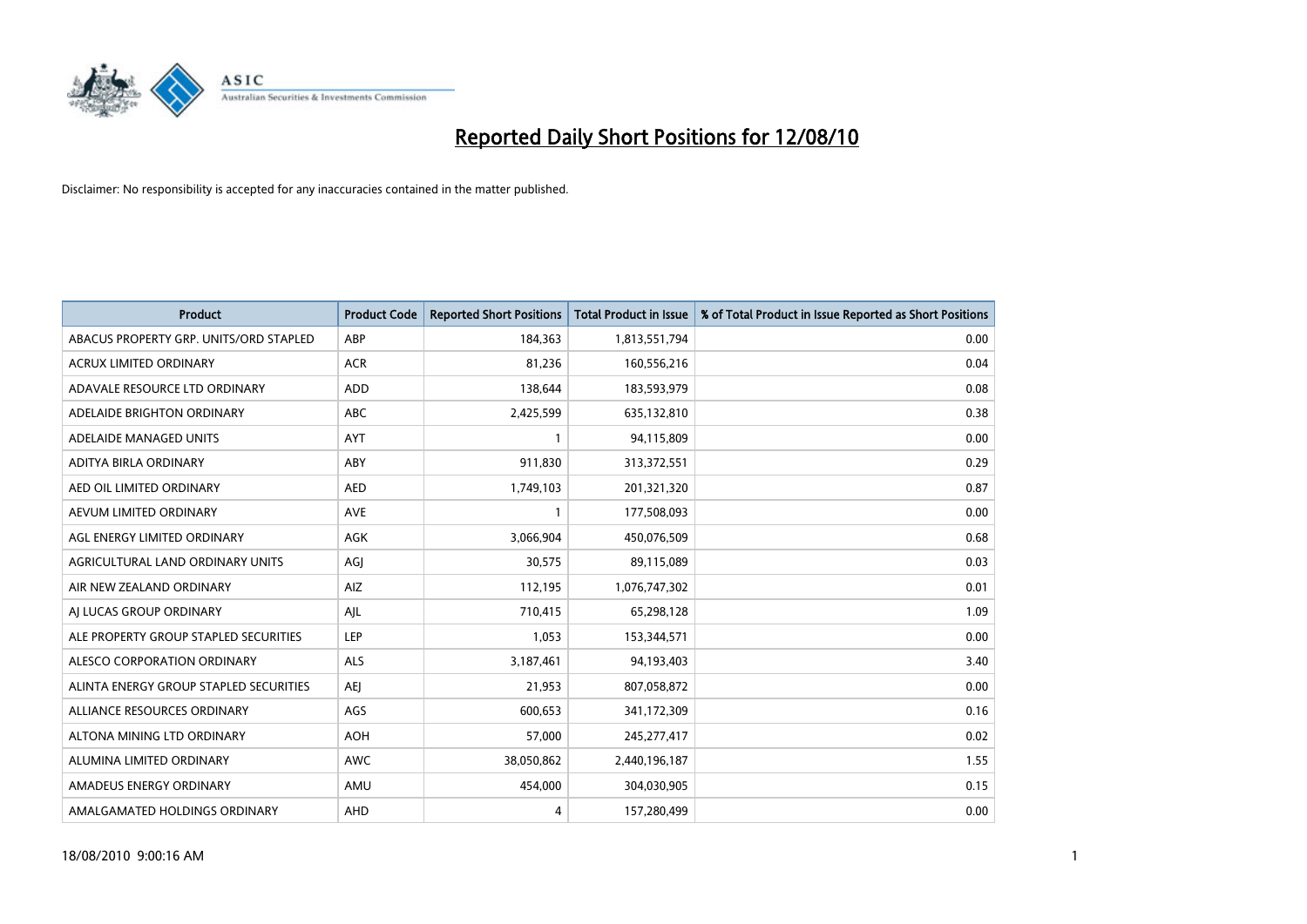

| <b>Product</b>                          | <b>Product Code</b> | <b>Reported Short Positions</b> | <b>Total Product in Issue</b> | % of Total Product in Issue Reported as Short Positions |
|-----------------------------------------|---------------------|---------------------------------|-------------------------------|---------------------------------------------------------|
| AMCOR LIMITED ORDINARY                  | <b>AMC</b>          | 3,591,473                       | 1,221,901,458                 | 0.28                                                    |
| AMP LIMITED ORDINARY                    | AMP                 | 21,025,156                      | 2,071,925,423                 | 0.96                                                    |
| AMPELLA MINING ORDINARY                 | <b>AMX</b>          | 40,330                          | 177,325,108                   | 0.02                                                    |
| ANDEAN RESOURCES LTD ORDINARY           | AND                 | 298,598                         | 471,382,867                   | 0.06                                                    |
| ANGLOGOLD ASHANTI CDI 5:1               | AGG                 | 503                             | 89,207,765                    | 0.00                                                    |
| ANSELL LIMITED ORDINARY                 | <b>ANN</b>          | 1,591,195                       | 131,577,652                   | 1.21                                                    |
| ANTARES ENERGY LTD ORDINARY             | <b>AZZ</b>          | 97,727                          | 299,333,110                   | 0.03                                                    |
| ANZ BANKING GRP LTD ORDINARY            | ANZ                 | 5,545,936                       | 2,559,301,430                 | 0.16                                                    |
| APA GROUP STAPLED SECURITIES            | <b>APA</b>          | 5,928,867                       | 542,318,629                   | 1.10                                                    |
| APEX MINERALS NL ORDINARY               | <b>AXM</b>          | 885.146                         | 3,567,819,909                 | 0.02                                                    |
| APN EUROPEAN RETAIL UNITS STAPLED SEC.  | <b>AEZ</b>          | 11,832                          | 544,910,660                   | 0.00                                                    |
| APN NEWS & MEDIA ORDINARY               | <b>APN</b>          | 10,478,524                      | 598,823,853                   | 1.75                                                    |
| APOLLO GAS LIMITED ORDINARY             | <b>AZO</b>          | 71.180                          | 83,488,660                    | 0.09                                                    |
| AQUARIUS PLATINUM. ORDINARY             | <b>AOP</b>          | 6,898,824                       | 463,070,936                   | 1.49                                                    |
| AQUILA RESOURCES ORDINARY               | <b>AQA</b>          | 1,507,800                       | 322,273,136                   | 0.47                                                    |
| ARAFURA PEARLS HOLD, ORDINARY           | APB                 | 500                             | 588,269,950                   | 0.00                                                    |
| ARAFURA RESOURCE LTD ORDINARY           | <b>ARU</b>          | 11,939                          | 290,640,342                   | 0.00                                                    |
| ARDENT LEISURE GROUP STAPLED SECURITIES | AAD                 | 17,964                          | 309,109,468                   | 0.01                                                    |
| ARISTOCRAT LEISURE ORDINARY             | <b>ALL</b>          | 22,681,902                      | 533,379,348                   | 4.27                                                    |
| ARROW ENERGY ORDINARY                   | <b>AOE</b>          | 357,628                         | 734,120,686                   | 0.05                                                    |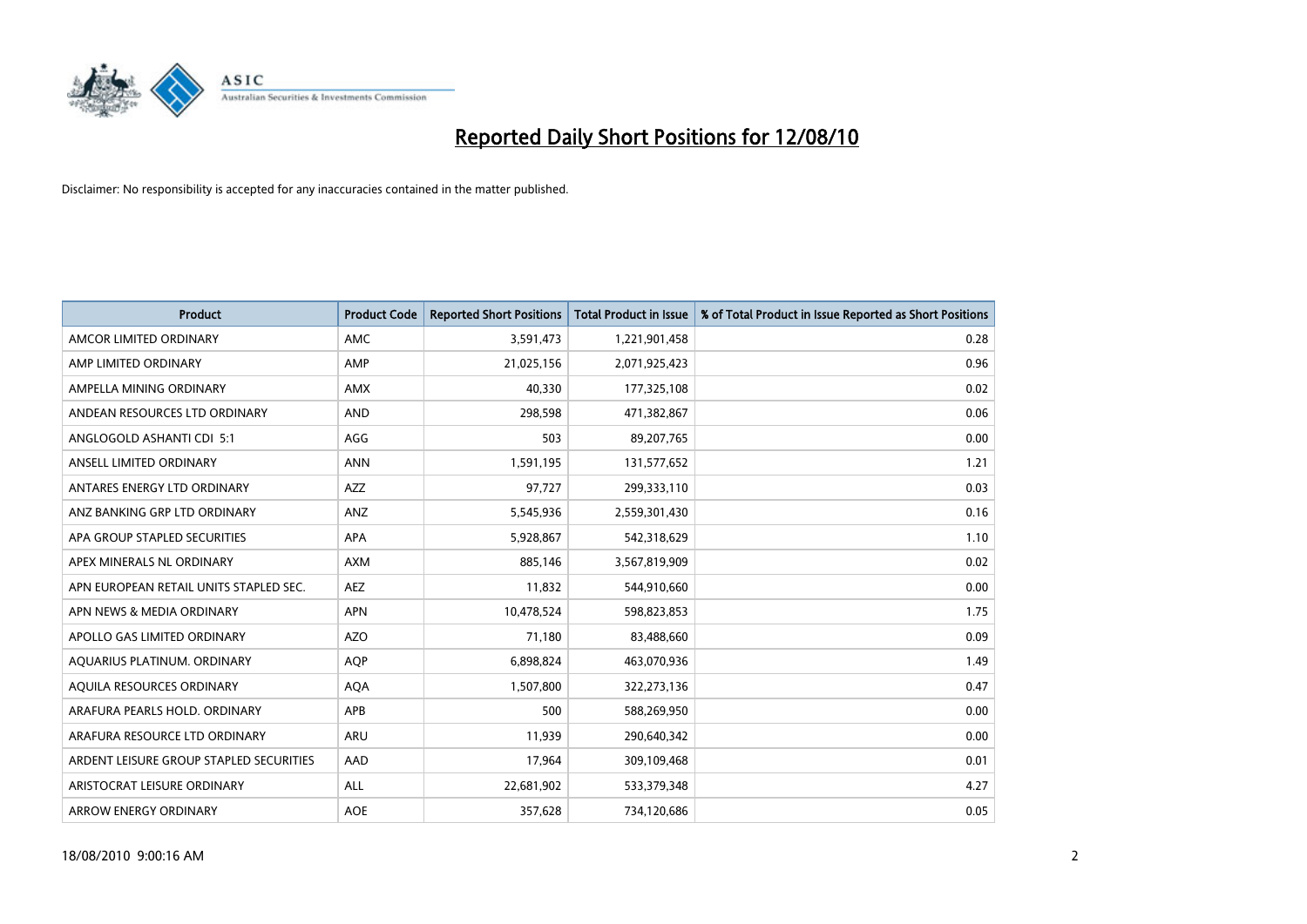

| <b>Product</b>                          | <b>Product Code</b> | <b>Reported Short Positions</b> | <b>Total Product in Issue</b> | % of Total Product in Issue Reported as Short Positions |
|-----------------------------------------|---------------------|---------------------------------|-------------------------------|---------------------------------------------------------|
| ASCIANO GROUP STAPLED SECURITIES        | <b>AIO</b>          | 21,067,637                      | 2,926,103,883                 | 0.71                                                    |
| ASG GROUP LIMITED ORDINARY              | <b>ASZ</b>          | 37,398                          | 151,836,046                   | 0.02                                                    |
| ASPEN GROUP ORD/UNITS STAPLED           | APZ                 | 522,441                         | 579,980,076                   | 0.08                                                    |
| ASTRO JAP PROP GROUP STAPLED SECURITIES | AJA                 | 102,091                         | 508,212,161                   | 0.02                                                    |
| ASX LIMITED ORDINARY                    | ASX                 | 3,221,877                       | 173,576,316                   | 1.84                                                    |
| ATLAS IRON LIMITED ORDINARY             | <b>AGO</b>          | 15,667,602                      | 473,773,816                   | 3.28                                                    |
| AUCKLAND INTERNATION ORDINARY           | AIA                 | 54                              | 1,310,392,831                 | 0.00                                                    |
| AUROX RESOURCES ORDINARY                | AXO                 | $\overline{2}$                  | 196,044,413                   | 0.00                                                    |
| AUSDRILL LIMITED ORDINARY               | ASL                 | 55,517                          | 254,290,140                   | 0.02                                                    |
| AUSENCO LIMITED ORDINARY                | AAX                 | 2,911,855                       | 122,427,576                   | 2.39                                                    |
| AUSTAL LIMITED ORDINARY                 | ASB                 | 276,354                         | 188,069,638                   | 0.14                                                    |
| <b>AUSTAR UNITED ORDINARY</b>           | <b>AUN</b>          | 11,161,528                      | 1,260,030,198                 | 0.90                                                    |
| AUSTBROKERS HOLDINGS ORDINARY           | <b>AUB</b>          | $\overline{2}$                  | 52,736,987                    | 0.00                                                    |
| AUSTEREO GROUP LTD. ORDINARY            | <b>AEO</b>          | 179,701                         | 344,798,708                   | 0.05                                                    |
| AUSTRALAND PROPERTY STAPLED SECURITY    | <b>ALZ</b>          | 485,434                         | 576,837,197                   | 0.08                                                    |
| AUSTRALIAN AGRICULT, ORDINARY           | AAC                 | 4,327,434                       | 264,264,459                   | 1.63                                                    |
| <b>AUSTRALIAN EDUCATION UNITS</b>       | <b>AEU</b>          | 625,000                         | 134,973,383                   | 0.46                                                    |
| AUSTRALIAN INFRASTR, UNITS/ORDINARY     | <b>AIX</b>          | 488.970                         | 620,733,944                   | 0.07                                                    |
| AUSTRALIAN MINES LTD ORDINARY           | <b>AUZ</b>          | 1,400,000                       | 6,981,662,168                 | 0.02                                                    |
| AUSTRALIAN PHARM, ORDINARY              | API                 | 452,357                         | 488,115,883                   | 0.09                                                    |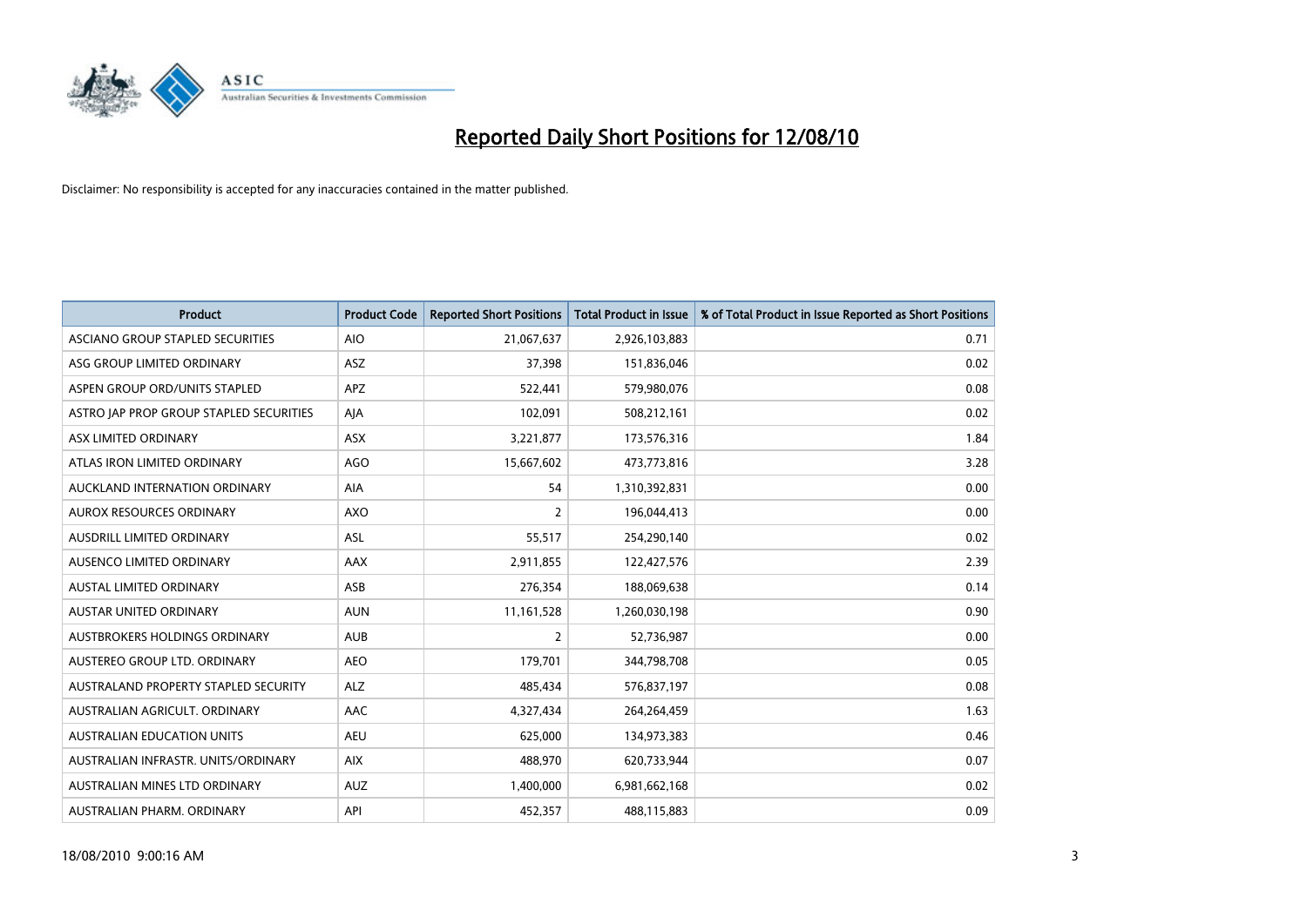

| <b>Product</b>                       | <b>Product Code</b> | <b>Reported Short Positions</b> | <b>Total Product in Issue</b> | % of Total Product in Issue Reported as Short Positions |
|--------------------------------------|---------------------|---------------------------------|-------------------------------|---------------------------------------------------------|
| AUTOMOTIVE HOLDINGS ORDINARY         | <b>AHE</b>          | 9,483                           | 225,731,300                   | 0.00                                                    |
| AVEXA LIMITED ORDINARY               | <b>AVX</b>          | 243,657                         | 847,688,779                   | 0.03                                                    |
| AVOCA RESOURCES ORDINARY             | <b>AVO</b>          | 13,105,524                      | 290,892,011                   | 4.48                                                    |
| AWB LIMITED ORDINARY                 | AWB                 | 5,444,188                       | 817,304,356                   | 0.66                                                    |
| AWE LIMITED ORDINARY                 | <b>AWE</b>          | 1,462,946                       | 521,871,941                   | 0.29                                                    |
| AXA ASIA PACIFIC ORDINARY            | <b>AXA</b>          | 2,342,304                       | 2,067,095,545                 | 0.10                                                    |
| BANK OF QUEENSLAND. ORDINARY         | <b>BOO</b>          | 346,879                         | 215,681,127                   | 0.16                                                    |
| <b>BANNERMAN RESOURCES ORDINARY</b>  | <b>BMN</b>          | 327,269                         | 201,710,934                   | 0.16                                                    |
| <b>BATAVIA MINING ORDINARY</b>       | <b>BTV</b>          | 2,500                           | 153,032,145                   | 0.00                                                    |
| <b>BAUXITE RESOURCE LTD ORDINARY</b> | <b>BAU</b>          | 44,797                          | 234,379,896                   | 0.02                                                    |
| BEACH ENERGY LIMITED ORDINARY        | <b>BPT</b>          | 1,483,328                       | 1,092,548,972                 | 0.14                                                    |
| BEADELL RESOURCE LTD ORDINARY        | <b>BDR</b>          | 50,000                          | 621,937,828                   | 0.01                                                    |
| BENDIGO AND ADELAIDE ORDINARY        | <b>BEN</b>          | 3,391,312                       | 354,487,961                   | 0.94                                                    |
| BENDIGO MINING LTD ORDINARY          | <b>BDG</b>          | 5,970,467                       | 509,712,735                   | 1.17                                                    |
| BERKELEY RESOURCES ORDINARY          | <b>BKY</b>          | 6,273                           | 136,590,319                   | 0.00                                                    |
| <b>BHP BILLITON LIMITED ORDINARY</b> | <b>BHP</b>          | 22,866,575                      | 3,356,081,497                 | 0.66                                                    |
| <b>BILLABONG ORDINARY</b>            | <b>BBG</b>          | 6,535,330                       | 253,122,552                   | 2.59                                                    |
| <b>BIOTA HOLDINGS ORDINARY</b>       | <b>BTA</b>          | 1,719,011                       | 179,244,153                   | 0.98                                                    |
| <b>BISALLOY STEEL ORDINARY</b>       | <b>BIS</b>          | 84,480                          | 216,455,965                   | 0.04                                                    |
| BKI INVESTMENT LTD ORDINARY          | <b>BKI</b>          | 508                             | 418,566,158                   | 0.00                                                    |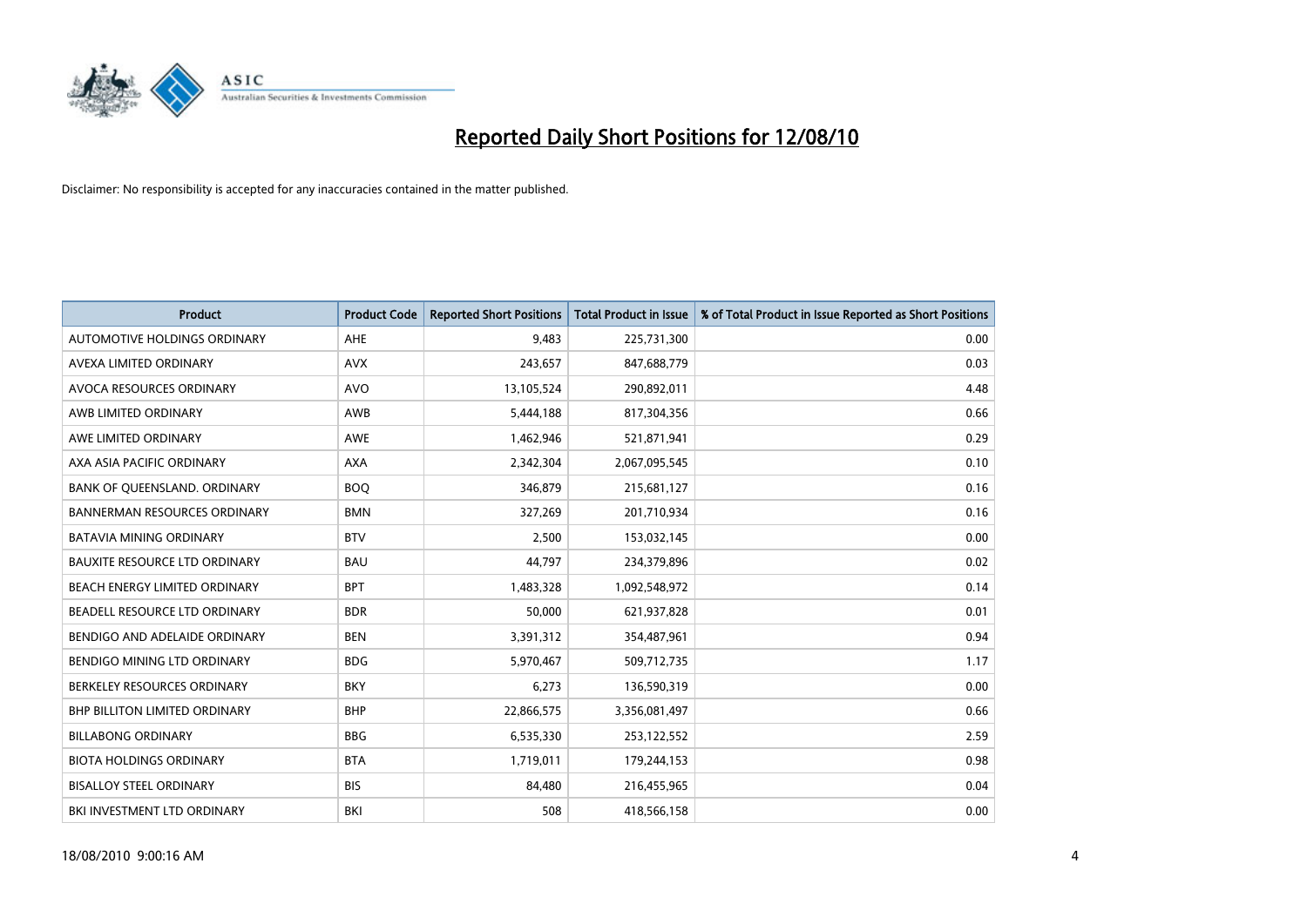

| <b>Product</b>                           | <b>Product Code</b> | <b>Reported Short Positions</b> | <b>Total Product in Issue</b> | % of Total Product in Issue Reported as Short Positions |
|------------------------------------------|---------------------|---------------------------------|-------------------------------|---------------------------------------------------------|
| <b>BLACKTHORN RESOURCES ORDINARY</b>     | <b>BTR</b>          | 35.848                          | 106,885,300                   | 0.03                                                    |
| <b>BLUESCOPE STEEL LTD ORDINARY</b>      | <b>BSL</b>          | 13,281,334                      | 1,823,322,017                 | 0.72                                                    |
| <b>BOART LONGYEAR ORDINARY</b>           | <b>BLY</b>          | 3,678,142                       | 461,163,412                   | 0.78                                                    |
| <b>BOOM LOGISTICS ORDINARY</b>           | <b>BOL</b>          | 337,999                         | 460,795,156                   | 0.07                                                    |
| <b>BORAL LIMITED, ORDINARY</b>           | <b>BLD</b>          | 19,346,157                      | 718,853,617                   | 2.67                                                    |
| BOTSWANA METALS LTD ORDINARY             | <b>BML</b>          | 7,000                           | 106,087,760                   | 0.01                                                    |
| <b>BOW ENERGY LIMITED ORDINARY</b>       | <b>BOW</b>          | 2,624,515                       | 280,607,187                   | 0.94                                                    |
| <b>BRADKEN LIMITED ORDINARY</b>          | <b>BKN</b>          | 640,648                         | 138,747,494                   | 0.45                                                    |
| <b>BRAMBLES LIMITED ORDINARY</b>         | <b>BXB</b>          | 9,323,462                       | 1,422,234,685                 | 0.64                                                    |
| <b>BRAVURA SOLUTIONS ORDINARY</b>        | <b>BVA</b>          | 1,252,779                       | 648,127,461                   | 0.19                                                    |
| <b>BREVILLE GROUP LTD ORDINARY</b>       | <b>BRG</b>          | 2.740                           | 129,515,322                   | 0.00                                                    |
| <b>BRICKWORKS LIMITED ORDINARY</b>       | <b>BKW</b>          | 15,947                          | 147,235,904                   | 0.01                                                    |
| <b>BROCKMAN RESOURCES ORDINARY</b>       | <b>BRM</b>          | 182,905                         | 141,588,151                   | 0.12                                                    |
| BT INVESTMENT MNGMNT ORDINARY            | <b>BTT</b>          | 1,055,377                       | 160,000,000                   | 0.66                                                    |
| <b>BUNNINGS WAREHOUSE ORDINARY UNITS</b> | <b>BWP</b>          | 439.874                         | 420,711,773                   | 0.11                                                    |
| <b>BURU ENERGY ORDINARY</b>              | <b>BRU</b>          | 171,612                         | 182,769,813                   | 0.09                                                    |
| CABCHARGE AUSTRALIA ORDINARY             | CAB                 | 1,487,591                       | 120,437,014                   | 1.24                                                    |
| CALTEX AUSTRALIA ORDINARY                | <b>CTX</b>          | 7,466,727                       | 270,000,000                   | 2.79                                                    |
| CAMPBELL BROTHERS ORDINARY               | <b>CPB</b>          | 434,182                         | 63,517,495                    | 0.69                                                    |
| CAPE LAMBERT RES LTD ORDINARY            | <b>CFE</b>          | 328.039                         | 593,166,467                   | 0.05                                                    |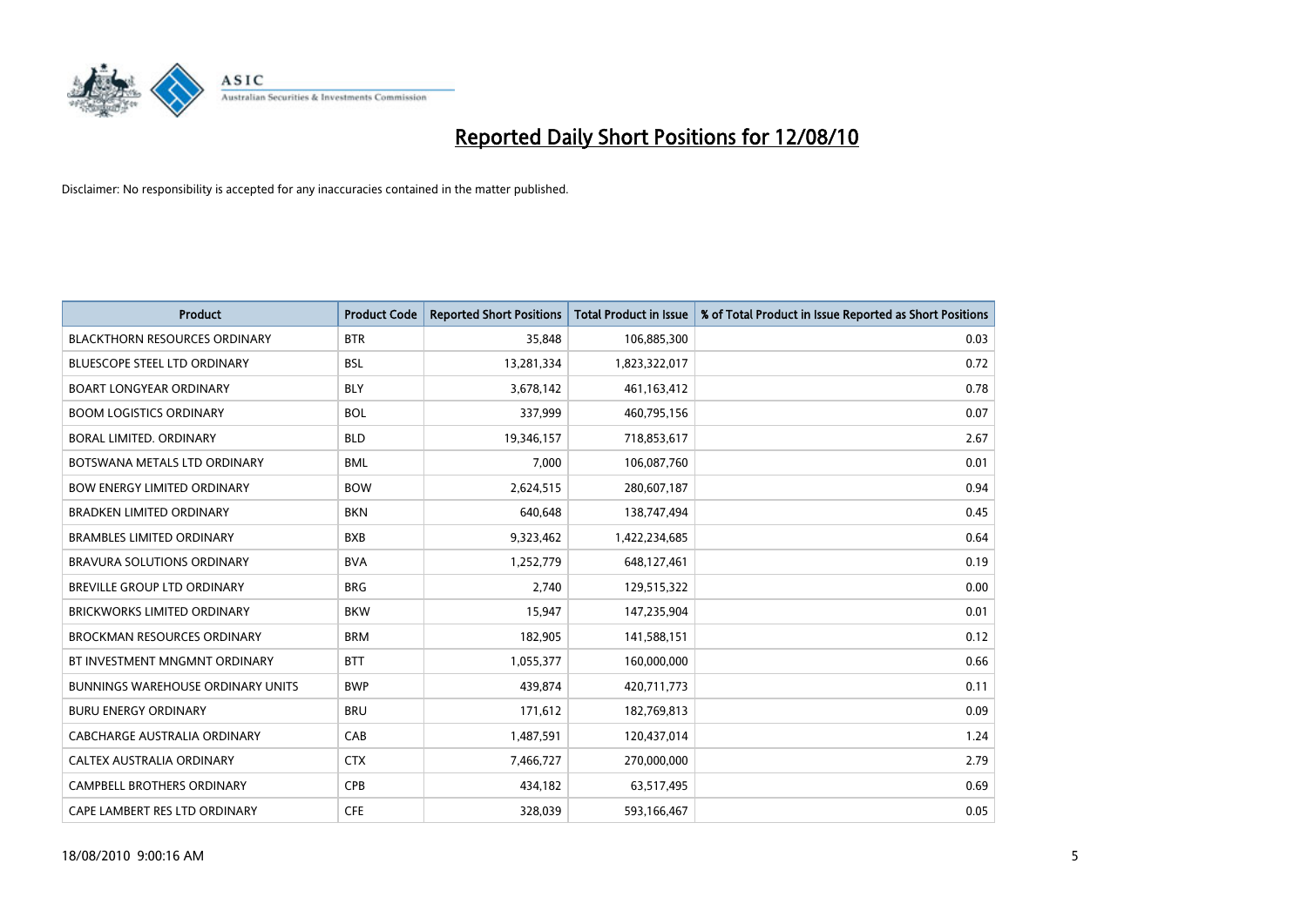

| <b>Product</b>                                | <b>Product Code</b> | <b>Reported Short Positions</b> | Total Product in Issue | % of Total Product in Issue Reported as Short Positions |
|-----------------------------------------------|---------------------|---------------------------------|------------------------|---------------------------------------------------------|
| <b>CARBON ENERGY ORDINARY</b>                 | <b>CNX</b>          | 510,122                         | 609,497,650            | 0.07                                                    |
| <b>CARDNO LIMITED ORDINARY</b>                | CDD                 | 12,795                          | 105,599,600            | 0.01                                                    |
| CARNARVON PETROLEUM ORDINARY                  | <b>CVN</b>          | 841,189                         | 686,759,634            | 0.12                                                    |
| <b>CARNEGIE WAVE ENERGY ORDINARY</b>          | <b>CWE</b>          | 83,000                          | 565,237,627            | 0.01                                                    |
| <b>CARPATHIAN RESOURCES ORDINARY</b>          | <b>CPN</b>          | 75.000                          | 265,533,501            | 0.03                                                    |
| CARPENTARIA EXP. LTD ORDINARY                 | CAP                 | 9,777                           | 93,821,301             | 0.01                                                    |
| CARSALES.COM LTD ORDINARY                     | <b>CRZ</b>          | 1,048,543                       | 232,490,800            | 0.45                                                    |
| CASH CONVERTERS ORD/DIV ACCESS                | CCV                 | 30,519                          | 379,761,025            | 0.00                                                    |
| CASPIAN OIL & GAS ORDINARY                    | <b>CIG</b>          | 550,000                         | 1,331,500,513          | 0.04                                                    |
| CATALPA RESOURCES ORDINARY                    | CAH                 | 102,608                         | 162,749,311            | 0.07                                                    |
| <b>CEC GROUP LIMITED ORDINARY</b>             | <b>CEG</b>          | 1.750                           | 79,662,662             | 0.00                                                    |
| <b>CELLNET GROUP ORDINARY</b>                 | <b>CLT</b>          | 1,342                           | 73,135,185             | 0.00                                                    |
| <b>CENTENNIAL COAL ORDINARY</b>               | <b>CEY</b>          | 13,401,510                      | 395,028,737            | 3.38                                                    |
| CENTRAL PETROLEUM ORDINARY                    | <b>CTP</b>          | 11,455                          | 907,291,115            | 0.00                                                    |
| <b>CENTRO PROPERTIES UNITS/ORD STAPLED</b>    | <b>CNP</b>          | 323,831                         | 972,414,514            | 0.03                                                    |
| <b>CENTRO RETAIL GROUP STAPLED SECURITIES</b> | <b>CER</b>          | 784,381                         | 2,286,399,424          | 0.03                                                    |
| <b>CERAMIC FUEL CELLS ORDINARY</b>            | <b>CFU</b>          | 139,756                         | 1,029,873,280          | 0.02                                                    |
| CFS RETAIL PROPERTY UNITS                     | <b>CFX</b>          | 61,581,757                      | 2,510,727,671          | 2.44                                                    |
| <b>CHALLENGER DIV.PRO. STAPLED UNITS</b>      | <b>CDI</b>          | 155,791                         | 913,426,007            | 0.01                                                    |
| CHALLENGER F.S.G.LTD ORDINARY                 | CGF                 | 11,469,632                      | 499.473.232            | 2.29                                                    |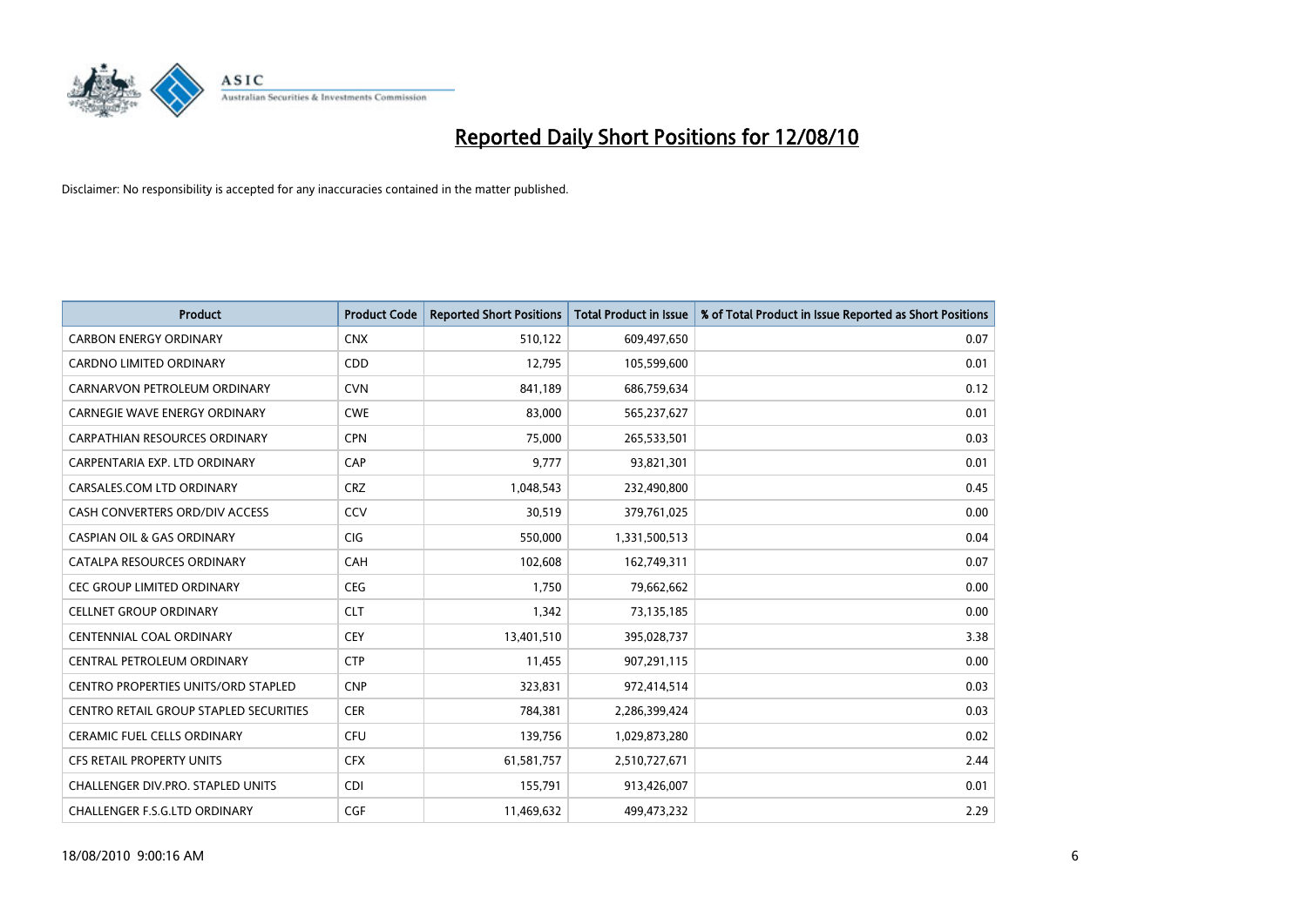

| <b>Product</b>                           | <b>Product Code</b> | <b>Reported Short Positions</b> | Total Product in Issue | % of Total Product in Issue Reported as Short Positions |
|------------------------------------------|---------------------|---------------------------------|------------------------|---------------------------------------------------------|
| <b>CHALLENGER INFRAST, STAPLED UNITS</b> | CIF                 | 38,420                          | 317,867,768            | 0.01                                                    |
| CHANDLER MACLEOD LTD ORDINARY            | <b>CMG</b>          | 11,970                          | 421,812,960            | 0.00                                                    |
| CHARTER HALL GROUP STAPLED US PROHIBIT.  | CHC                 | 975,771                         | 1,212,723,832          | 0.07                                                    |
| <b>CHARTER HALL OFFICE UNIT</b>          | CQ <sub>O</sub>     | 1,907,321                       | 4,872,354,215          | 0.03                                                    |
| <b>CHARTER HALL RETAIL UNITS</b>         | <b>COR</b>          | 3,092,177                       | 1,505,216,260          | 0.20                                                    |
| CHEMGENEX PHARMACEUT ORDINARY            | <b>CXS</b>          | 221,509                         | 283,348,870            | 0.08                                                    |
| CITADEL RESOURCE GRP ORDINARY            | CGG                 | 2,025,368                       | 2,367,091,408          | 0.08                                                    |
| CITIGOLD CORP LTD ORDINARY               | <b>CTO</b>          | 2,115,044                       | 928,565,634            | 0.23                                                    |
| CLINUVEL PHARMACEUT. ORDINARY            | <b>CUV</b>          | 41,277                          | 303,423,665            | 0.01                                                    |
| <b>CLOUGH LIMITED ORDINARY</b>           | <b>CLO</b>          | 595,855                         | 768,776,269            | 0.07                                                    |
| <b>COAL &amp; ALLIED ORDINARY</b>        | <b>CNA</b>          | 1,870                           | 86,584,735             | 0.00                                                    |
| COAL OF AFRICA LTD ORDINARY              | <b>CZA</b>          | 302,204                         | 530,514,663            | 0.06                                                    |
| COCA-COLA AMATIL ORDINARY                | <b>CCL</b>          | 2,706,395                       | 754,602,169            | 0.35                                                    |
| <b>COCHLEAR LIMITED ORDINARY</b>         | <b>COH</b>          | 628,706                         | 56,543,401             | 1.10                                                    |
| <b>COCKATOO COAL ORDINARY</b>            | <b>COK</b>          | 557,805                         | 602,507,380            | 0.09                                                    |
| COEUR D'ALENE MINES. CDI 1:1             | <b>CXC</b>          | 1,710                           | 4,434,254              | 0.04                                                    |
| <b>COFFEY INTERNATIONAL ORDINARY</b>     | COF                 | 17,409                          | 129,035,760            | 0.01                                                    |
| COMMONWEALTH BANK, ORDINARY              | <b>CBA</b>          | 14,611,857                      | 1,548,777,374          | 0.89                                                    |
| <b>COMMONWEALTH PROP ORDINARY UNITS</b>  | <b>CPA</b>          | 23,373,057                      | 2,012,803,230          | 1.16                                                    |
| <b>COMPASS RESOURCES ORDINARY</b>        | <b>CMR</b>          | 101.480                         | 147,402,920            | 0.07                                                    |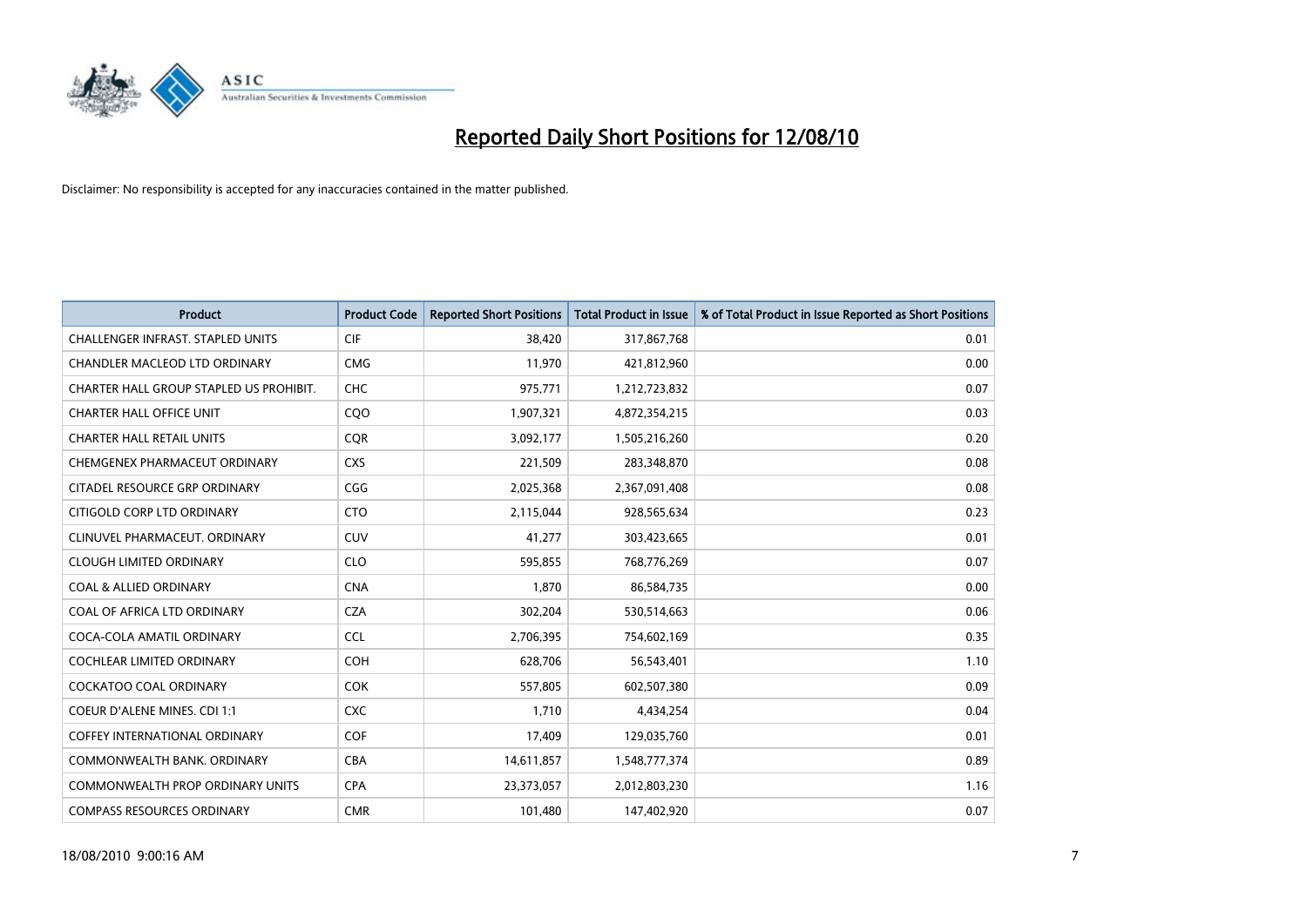

| <b>Product</b>                      | <b>Product Code</b> | <b>Reported Short Positions</b> | <b>Total Product in Issue</b> | % of Total Product in Issue Reported as Short Positions |
|-------------------------------------|---------------------|---------------------------------|-------------------------------|---------------------------------------------------------|
| <b>COMPUTERSHARE LTD ORDINARY</b>   | <b>CPU</b>          | 2,796,985                       | 555,664,059                   | 0.50                                                    |
| CONNECTEAST GROUP STAPLED           | CEU                 | 28,944,066                      | 3,940,145,951                 | 0.75                                                    |
| CONQUEST MINING ORDINARY            | CQT                 | 1,174,883                       | 353,151,103                   | 0.33                                                    |
| CONSOLIDATED MEDIA. ORDINARY        | <b>CMI</b>          | 4,548,598                       | 596,758,471                   | 0.77                                                    |
| CONTANGO MICROCAP ORDINARY          | <b>CTN</b>          | 7,500                           | 150,088,688                   | 0.00                                                    |
| COOPER ENERGY LTD ORDINARY          | <b>COE</b>          | 14,860                          | 292,576,001                   | 0.01                                                    |
| <b>COPPER STRIKE LTD ORDINARY</b>   | <b>CSE</b>          | 714                             | 116,455,571                   | 0.00                                                    |
| <b>CORPORATE EXPRESS ORDINARY</b>   | <b>CXP</b>          | 148                             | 169,366,966                   | 0.00                                                    |
| COUNT FINANCIAL ORDINARY            | COU                 | 1,460,716                       | 258,835,269                   | 0.56                                                    |
| <b>CRANE GROUP LIMITED ORDINARY</b> | <b>CRG</b>          | 3,837,815                       | 78,286,427                    | 4.88                                                    |
| CROMWELL GROUP STAPLED SECURITIES   | <b>CMW</b>          | 112,927                         | 879,834,934                   | 0.01                                                    |
| <b>CROWN LIMITED ORDINARY</b>       | <b>CWN</b>          | 5,475,514                       | 753,555,290                   | 0.73                                                    |
| <b>CSG LIMITED ORDINARY</b>         | CSV                 | 84,887                          | 242,607,695                   | 0.03                                                    |
| <b>CSL LIMITED ORDINARY</b>         | <b>CSL</b>          | 12,622,554                      | 549,694,167                   | 2.30                                                    |
| <b>CSR LIMITED ORDINARY</b>         | <b>CSR</b>          | 9,851,874                       | 1,514,920,814                 | 0.62                                                    |
| <b>CUDECO LIMITED ORDINARY</b>      | CDU                 | 706,056                         | 136,065,740                   | 0.51                                                    |
| <b>CUSTOMERS LIMITED ORDINARY</b>   | CUS                 | 59,919                          | 135,521,531                   | 0.04                                                    |
| DART ENERGY LTD ORDINARY            | <b>DTE</b>          | 1,150,694                       | 419,748,184                   | 0.27                                                    |
| DAVID JONES LIMITED ORDINARY        | <b>DJS</b>          | 18,023,741                      | 510,945,759                   | 3.53                                                    |
| DECMIL GROUP LIMITED ORDINARY       | <b>DCG</b>          | 17,397                          | 123,754,568                   | 0.01                                                    |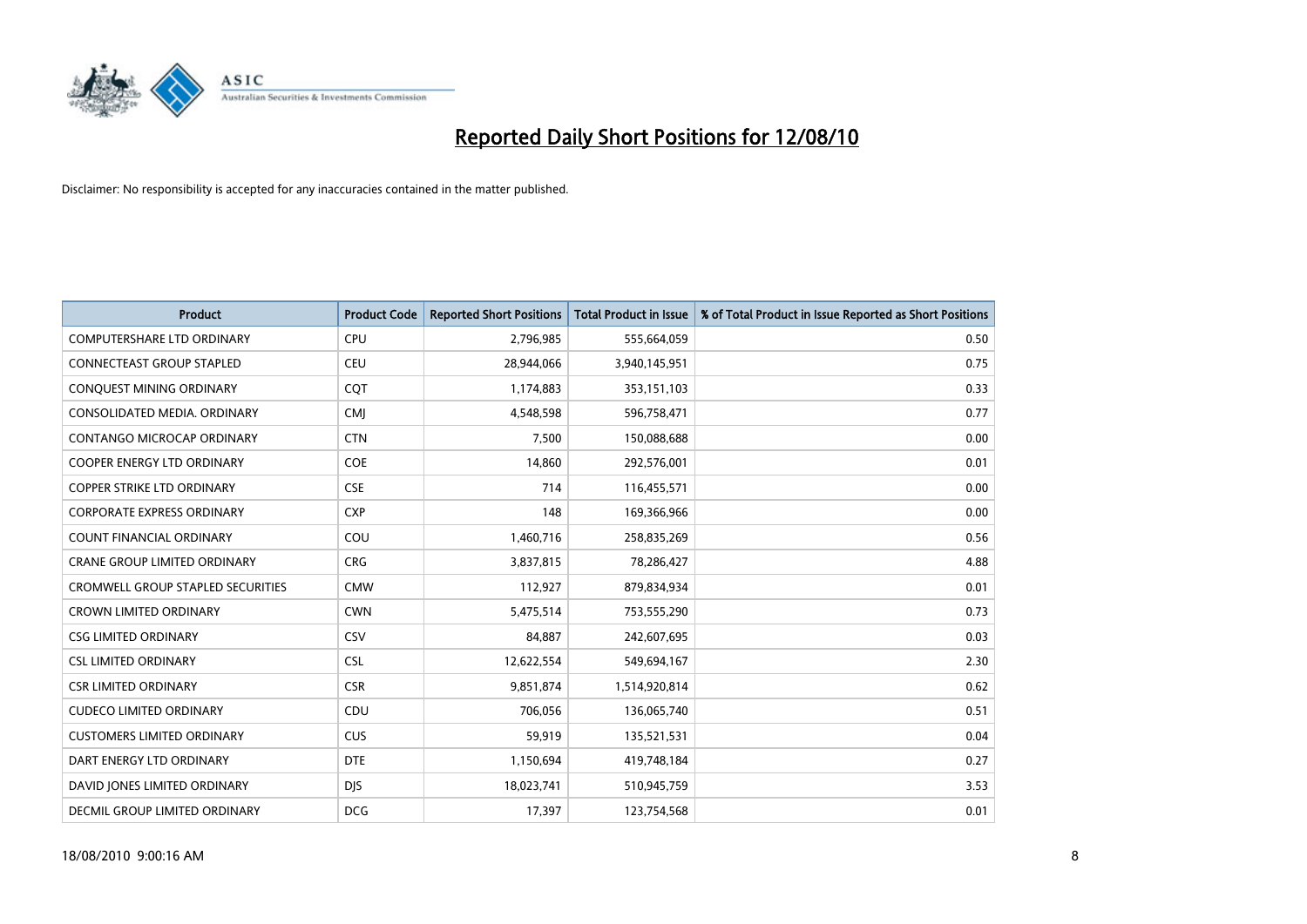

| <b>Product</b>                       | <b>Product Code</b> | <b>Reported Short Positions</b> | <b>Total Product in Issue</b> | % of Total Product in Issue Reported as Short Positions |
|--------------------------------------|---------------------|---------------------------------|-------------------------------|---------------------------------------------------------|
| DEEP YELLOW LIMITED ORDINARY         | <b>DYL</b>          | 44,018                          | 1,125,814,458                 | 0.00                                                    |
| DEVINE LIMITED ORDINARY              | <b>DVN</b>          | 1,000                           | 634,918,223                   | 0.00                                                    |
| DEXUS PROPERTY GROUP STAPLED UNITS   | <b>DXS</b>          | 18,024,837                      | 4,820,821,799                 | 0.36                                                    |
| DISCOVERY METALS LTD ORDINARY        | <b>DML</b>          | 2,497                           | 302,202,585                   | 0.00                                                    |
| DOMINION MINING ORDINARY             | <b>DOM</b>          | 430,472                         | 103,327,059                   | 0.41                                                    |
| DOMINO PIZZA ENTERPR ORDINARY        | <b>DMP</b>          | $\overline{2}$                  | 68,280,174                    | 0.00                                                    |
| DOWNER EDI LIMITED ORDINARY          | <b>DOW</b>          | 2,534,523                       | 336,582,351                   | 0.74                                                    |
| DUET GROUP STAPLED US PROHIBIT.      | <b>DUE</b>          | 362,228                         | 870,559,400                   | 0.04                                                    |
| DULUXGROUP LIMITED ORDINARY          | <b>DLX</b>          | 801,673                         | 366,038,208                   | 0.20                                                    |
| <b>EASTERN STAR GAS ORDINARY</b>     | <b>ESG</b>          | 10,168,680                      | 872,224,422                   | 1.15                                                    |
| EDT RETAIL TRUST UNITS               | <b>EDT</b>          | 99,457                          | 4,700,290,868                 | 0.00                                                    |
| <b>ELDERS LIMITED ORDINARY</b>       | <b>ELD</b>          | 13,850,036                      | 448,598,480                   | 3.10                                                    |
| ELDORADO GOLD CORP CDI 1:1           | EAU                 | 44,786                          | 22,388,646                    | 0.20                                                    |
| ELIXIR PETROLEUM LTD ORDINARY        | <b>EXR</b>          | 324,400                         | 188,988,472                   | 0.17                                                    |
| <b>EMECO HOLDINGS ORDINARY</b>       | <b>EHL</b>          | 2,225,733                       | 631,237,586                   | 0.35                                                    |
| <b>ENERGY RESOURCES ORDINARY 'A'</b> | <b>ERA</b>          | 343,769                         | 190,737,934                   | 0.17                                                    |
| <b>ENERGY WORLD CORPOR, ORDINARY</b> | <b>EWC</b>          | 6,502,057                       | 1,561,166,672                 | 0.40                                                    |
| ENTEK ENERGY LTD ORDINARY            | <b>ETE</b>          | 489,903                         | 225,192,535                   | 0.22                                                    |
| <b>ENTELLECT SOLUTIONS ORDINARY</b>  | <b>ESN</b>          | 464,050                         | 1,740,334,200                 | 0.03                                                    |
| <b>ENVESTRA LIMITED ORDINARY</b>     | <b>ENV</b>          | 889,215                         | 1,386,827,962                 | 0.06                                                    |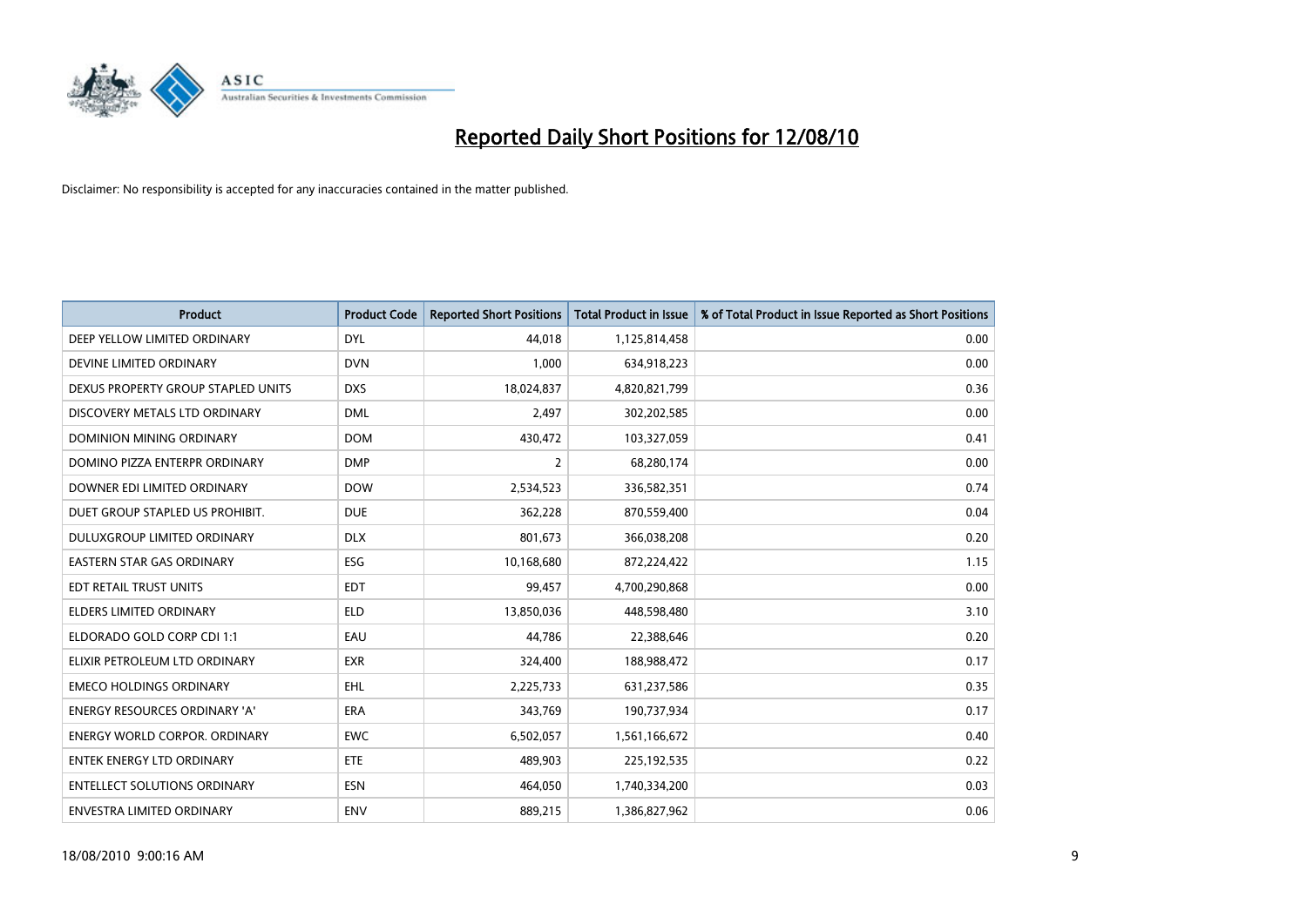

| <b>Product</b>                            | <b>Product Code</b> | <b>Reported Short Positions</b> | <b>Total Product in Issue</b> | % of Total Product in Issue Reported as Short Positions |
|-------------------------------------------|---------------------|---------------------------------|-------------------------------|---------------------------------------------------------|
| EQUINOX MINERALS LTD CHESS DEPOSITARY INT | EON                 | 8,444,171                       | 707,734,878                   | 1.19                                                    |
| EVEREST FINANCIAL ORDINARY                | <b>EFG</b>          | 4,300                           | 251,442,316                   | 0.00                                                    |
| EXTRACT RESOURCES ORDINARY                | <b>EXT</b>          | 1,731,893                       | 243,252,298                   | 0.69                                                    |
| FAIRFAX MEDIA LTD ORDINARY                | <b>FXI</b>          | 302,521,456                     | 2,351,955,725                 | 12.82                                                   |
| <b>FANTASTIC HOLDINGS ORDINARY</b>        | <b>FAN</b>          | 3,751                           | 102,669,351                   | 0.00                                                    |
| FERRAUS LIMITED ORDINARY                  | <b>FRS</b>          | 370                             | 202,695,137                   | 0.00                                                    |
| FISHER & PAYKEL APP. ORDINARY             | <b>FPA</b>          | 9,183,023                       | 724,235,162                   | 1.27                                                    |
| FISHER & PAYKEL H. ORDINARY               | <b>FPH</b>          | 1,276,683                       | 517,418,502                   | 0.25                                                    |
| FKP PROPERTY GROUP STAPLED SECURITIES     | <b>FKP</b>          | 5,346,676                       | 1,166,821,398                 | 0.46                                                    |
| FLEETWOOD CORP ORDINARY                   | <b>FWD</b>          | 97,000                          | 53,967,182                    | 0.19                                                    |
| FLETCHER BUILDING ORDINARY                | <b>FBU</b>          | 351,379                         | 606,946,993                   | 0.05                                                    |
| FLEXIGROUP LIMITED ORDINARY               | <b>FXL</b>          | 50,997                          | 270,818,164                   | 0.02                                                    |
| <b>FLIGHT CENTRE ORDINARY</b>             | <b>FLT</b>          | 2,523,566                       | 99,782,560                    | 2.53                                                    |
| FLINDERS MINES LTD ORDINARY               | <b>FMS</b>          | 20,752,618                      | 1,820,149,571                 | 1.15                                                    |
| <b>FOCUS MINERALS LTD ORDINARY</b>        | <b>FML</b>          | 2,000                           | 2,865,543,210                 | 0.00                                                    |
| FORTE ENERGY NL ORDINARY                  | <b>FTE</b>          | 2,658,986                       | 580,658,031                   | 0.46                                                    |
| FORTESCUE METALS GRP ORDINARY             | <b>FMG</b>          | 33,704,790                      | 3,107,365,095                 | 1.04                                                    |
| <b>FOSTER'S GROUP ORDINARY</b>            | FGL                 | 8,691,882                       | 1,930,432,682                 | 0.42                                                    |
| FTD CORPORATION ORDINARY                  | <b>FTD</b>          | 8,088                           | 100,421,069                   | 0.01                                                    |
| <b>FUNTASTIC LIMITED ORDINARY</b>         | <b>FUN</b>          | 322,528                         | 340,997,682                   | 0.09                                                    |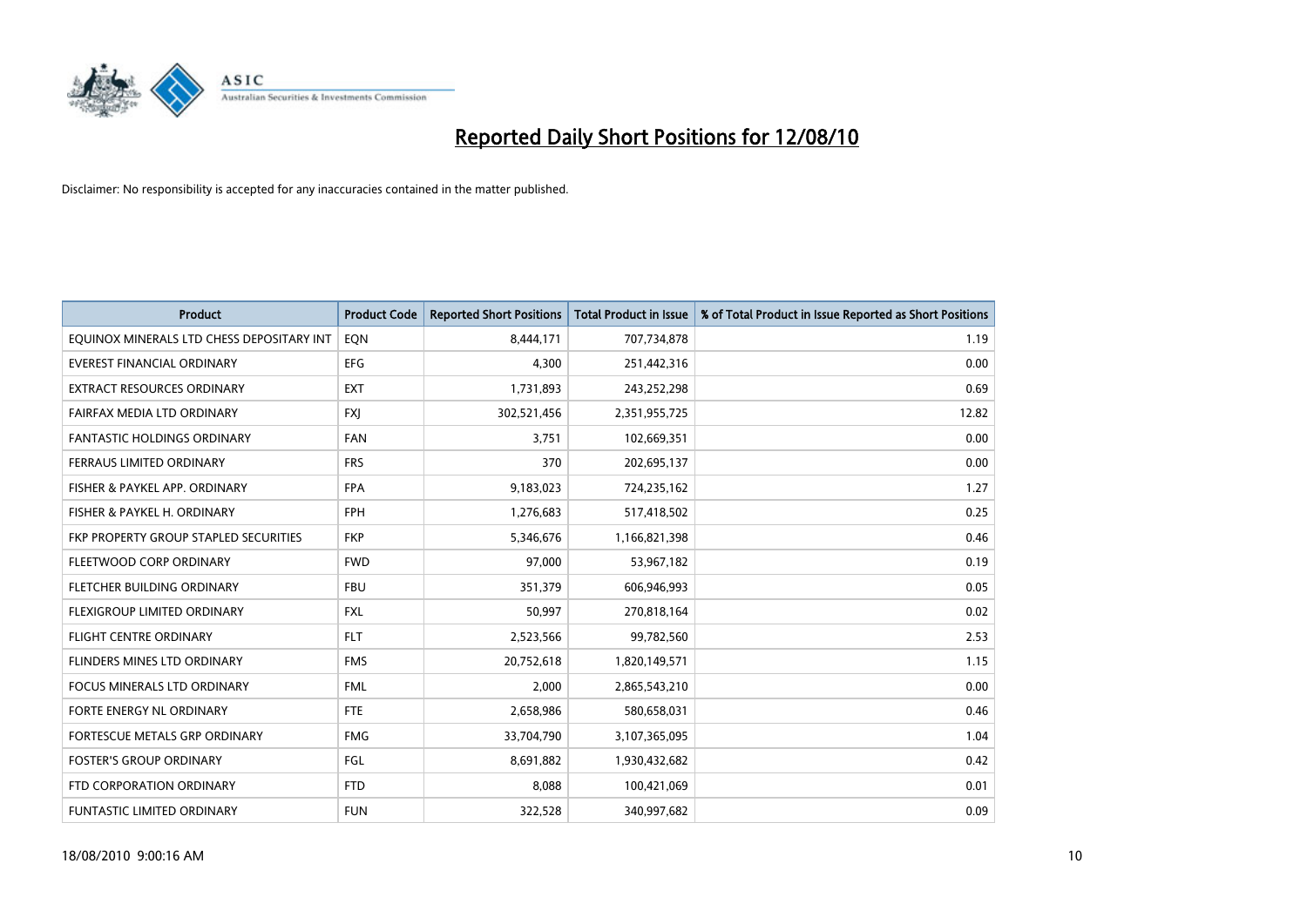

| <b>Product</b>                            | <b>Product Code</b> | <b>Reported Short Positions</b> | Total Product in Issue | % of Total Product in Issue Reported as Short Positions |
|-------------------------------------------|---------------------|---------------------------------|------------------------|---------------------------------------------------------|
| <b>G.U.D. HOLDINGS ORDINARY</b>           | <b>GUD</b>          | 189,123                         | 67,703,709             | 0.27                                                    |
| <b>GALAXY RESOURCES ORDINARY</b>          | GXY                 | 27,429                          | 190,553,358            | 0.01                                                    |
| <b>GEODYNAMICS LIMITED ORDINARY</b>       | GDY                 | 434,374                         | 292,840,219            | 0.15                                                    |
| <b>GINDALBIE METALS LTD ORDINARY</b>      | <b>GBG</b>          | 7,448,001                       | 849,478,099            | 0.87                                                    |
| <b>GIRALIA RESOURCES NL ORDINARY</b>      | GIR                 | 288.043                         | 178,325,170            | 0.15                                                    |
| <b>GLOBAL MINING ORDINARY</b>             | <b>GMI</b>          | 8,951                           | 199,725,607            | 0.00                                                    |
| <b>GLOUCESTER COAL ORDINARY</b>           | GCL                 | 279,860                         | 81,962,133             | 0.35                                                    |
| <b>GME RESOURCES LTD ORDINARY</b>         | <b>GME</b>          | 800                             | 302,352,750            | 0.00                                                    |
| <b>GOLDEN WEST RESOURCE ORDINARY</b>      | <b>GWR</b>          | 1,617                           | 164,606,127            | 0.00                                                    |
| <b>GOODMAN FIELDER, ORDINARY</b>          | <b>GFF</b>          | 3,056,394                       | 1,380,386,438          | 0.23                                                    |
| <b>GOODMAN GROUP STAPLED US PROHIBIT.</b> | <b>GMG</b>          | 3,889,037                       | 6,369,751,394          | 0.05                                                    |
| <b>GPT GROUP STAPLED SEC.</b>             | <b>GPT</b>          | 10,184,289                      | 1,855,529,431          | 0.54                                                    |
| <b>GRAINCORP LIMITED A CLASS ORDINARY</b> | <b>GNC</b>          | 2,539,509                       | 198,318,900            | 1.27                                                    |
| <b>GRANGE RESOURCES, ORDINARY</b>         | <b>GRR</b>          | 1,478,000                       | 1,152,077,403          | 0.13                                                    |
| <b>GREAT SOUTHERN LTD ORDINARY</b>        | <b>GTP</b>          | 4,908,484                       | 643,234,118            | 0.76                                                    |
| <b>GREENLAND MIN EN LTD ORDINARY</b>      | GGG                 | 42,900                          | 249,905,308            | 0.02                                                    |
| <b>GRYPHON MINERALS LTD ORDINARY</b>      | GRY                 | 185,111                         | 233,223,308            | 0.08                                                    |
| GUINNESS PEAT GROUP. CHESS DEPOSITARY INT | GPG                 | 55                              | 334,319,260            | 0.00                                                    |
| <b>GUNNS LIMITED ORDINARY</b>             | <b>GNS</b>          | 9,153,735                       | 806,734,892            | 1.13                                                    |
| <b>GWA INTERNATIONAL ORDINARY</b>         | <b>GWT</b>          | 3,926,130                       | 301,102,514            | 1.30                                                    |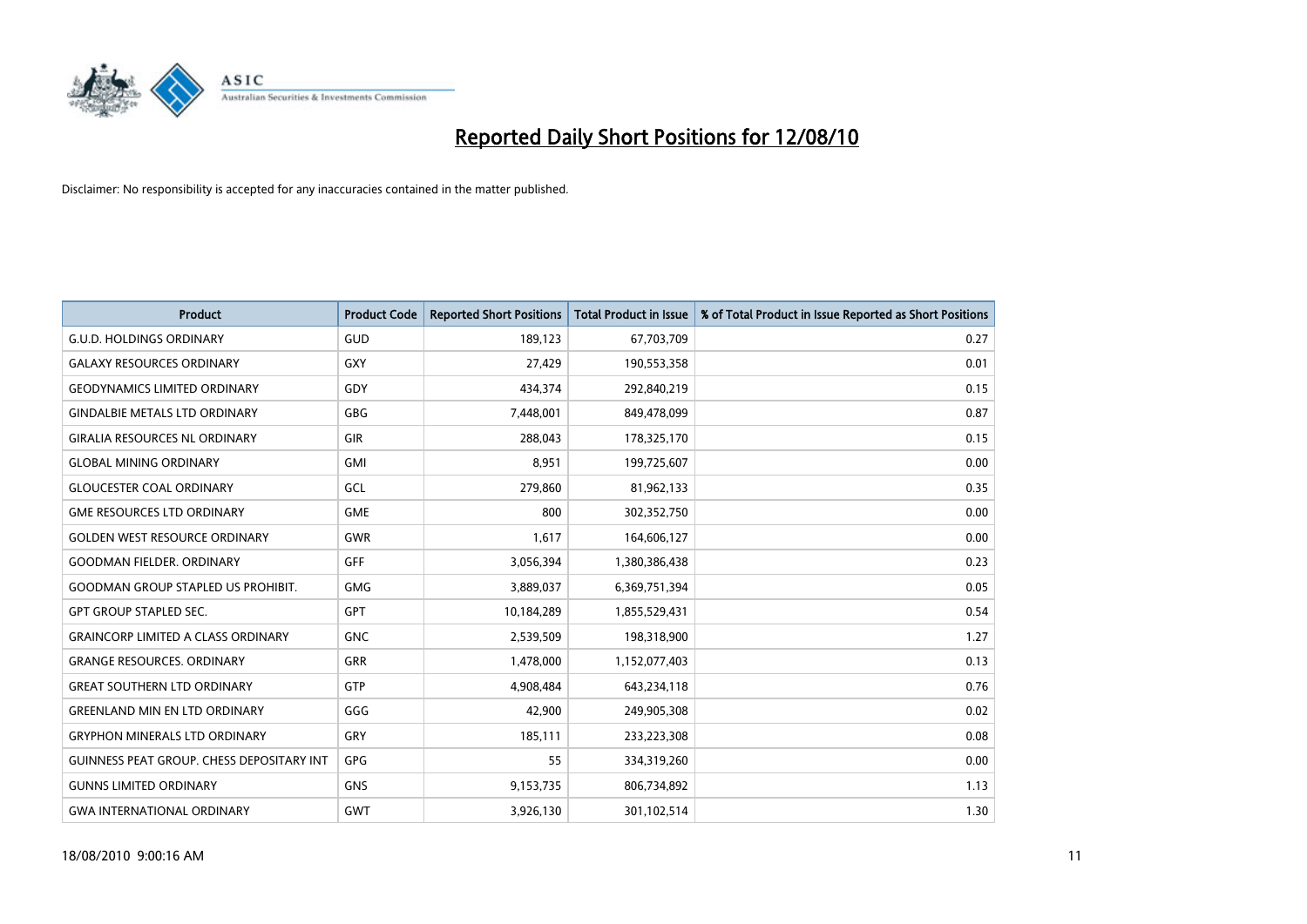

| <b>Product</b>                        | <b>Product Code</b> | <b>Reported Short Positions</b> | <b>Total Product in Issue</b> | % of Total Product in Issue Reported as Short Positions |
|---------------------------------------|---------------------|---------------------------------|-------------------------------|---------------------------------------------------------|
| <b>HARVEY NORMAN ORDINARY</b>         | <b>HVN</b>          | 31,916,456                      | 1,062,316,784                 | 2.99                                                    |
| HASTIE GROUP LIMITED ORDINARY         | <b>HST</b>          | 115,067                         | 239,716,924                   | 0.04                                                    |
| HASTINGS DIVERSIFIED STAPLED SECURITY | <b>HDF</b>          | 376,671                         | 513,336,482                   | 0.06                                                    |
| HEALTHSCOPE LIMITED ORDINARY          | <b>HSP</b>          | 1,385,263                       | 317,335,186                   | 0.43                                                    |
| <b>HEARTWARE INT INC CDI 35:1</b>     | <b>HIN</b>          | 272.008                         | 72,583,000                    | 0.37                                                    |
| <b>HENDERSON GROUP CDI 1:1</b>        | <b>HGG</b>          | 6,243,518                       | 566,751,863                   | 1.09                                                    |
| HFA HOLDINGS LIMITED ORDINARY         | <b>HFA</b>          | 1,823,477                       | 469,330,170                   | 0.38                                                    |
| <b>HIGHLANDS PACIFIC ORDINARY</b>     | <b>HIG</b>          | 2,382,826                       | 669,062,148                   | 0.36                                                    |
| HILLGROVE RES LTD ORDINARY            | <b>HGO</b>          | 33,078                          | 482,553,890                   | 0.01                                                    |
| HILLS INDUSTRIES LTD ORDINARY         | <b>HIL</b>          | 3,649,811                       | 248,219,660                   | 1.48                                                    |
| HORIZON OIL LIMITED ORDINARY          | <b>HZN</b>          | 2,672,475                       | 1,126,621,515                 | 0.23                                                    |
| HUNNU COAL LIMITED ORDINARY           | <b>HUN</b>          | 3,818                           | 109,600,002                   | 0.00                                                    |
| <b>ICON ENERGY LIMITED ORDINARY</b>   | <b>ICN</b>          | 336,147                         | 439,801,394                   | 0.09                                                    |
| <b>IINET LIMITED ORDINARY</b>         | <b>IIN</b>          | 1,054,734                       | 151,898,119                   | 0.69                                                    |
| ILUKA RESOURCES ORDINARY              | <b>ILU</b>          | 8,708,506                       | 418,700,517                   | 2.08                                                    |
| IMF (AUSTRALIA) LTD ORDINARY          | <b>IMF</b>          | 380,470                         | 122,496,819                   | 0.31                                                    |
| <b>IMX RESOURCES LTD ORDINARY</b>     | <b>IXR</b>          | 20,000                          | 260,252,803                   | 0.01                                                    |
| <b>INCITEC PIVOT ORDINARY</b>         | IPL                 | 6,753,196                       | 1,628,730,107                 | 0.40                                                    |
| <b>INDAGO RESOURCES LTD ORDINARY</b>  | <b>IDG</b>          | 8,179                           | 99,499,536                    | 0.01                                                    |
| INDEPENDENCE GROUP ORDINARY           | <b>IGO</b>          | 193,705                         | 113,813,539                   | 0.16                                                    |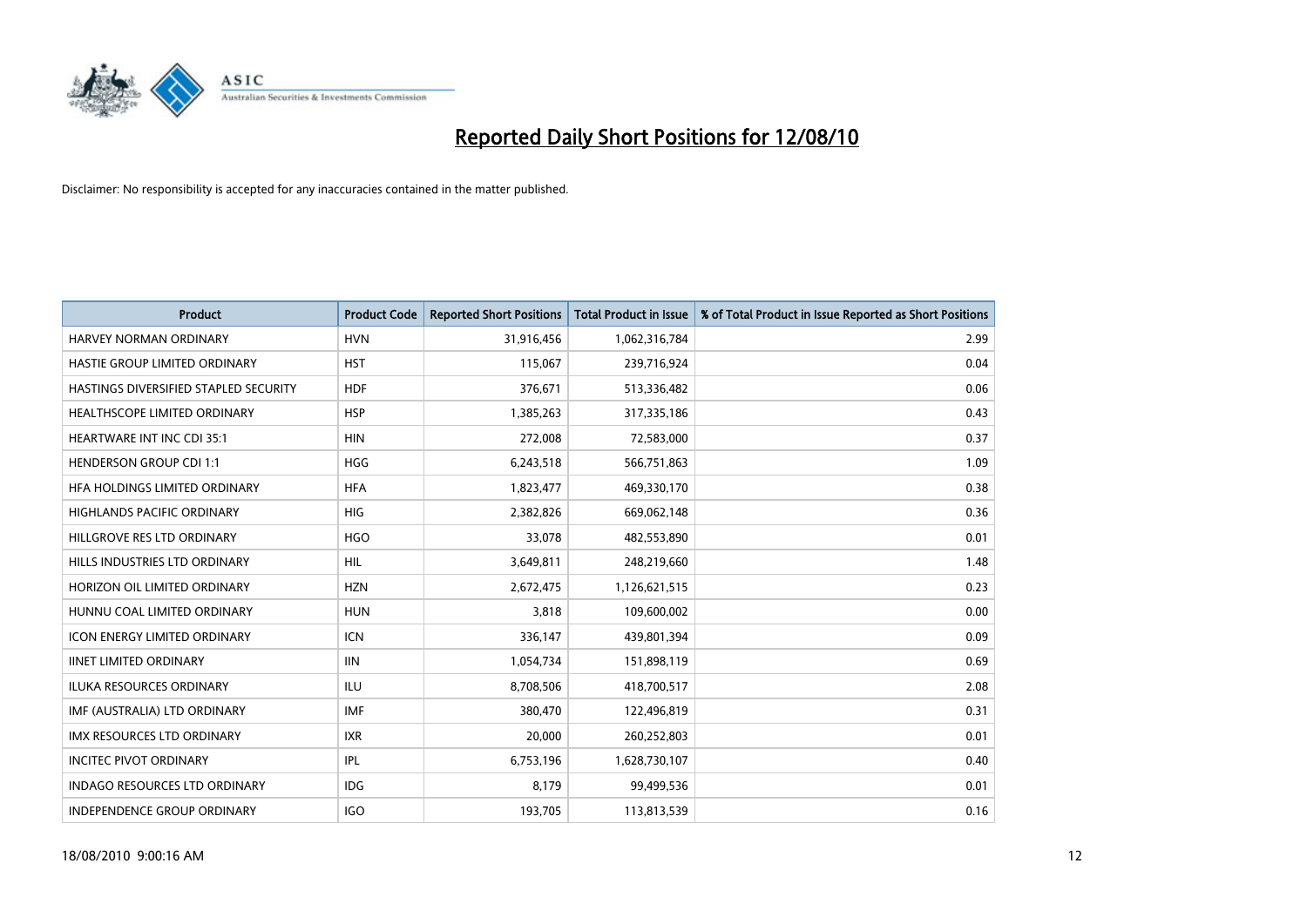

| <b>Product</b>                           | <b>Product Code</b> | <b>Reported Short Positions</b> | <b>Total Product in Issue</b> | % of Total Product in Issue Reported as Short Positions |
|------------------------------------------|---------------------|---------------------------------|-------------------------------|---------------------------------------------------------|
| <b>INDOPHIL RESOURCES ORDINARY</b>       | <b>IRN</b>          | 313,138                         | 423,428,803                   | 0.07                                                    |
| INDUSTREA LIMITED ORDINARY               | <b>IDL</b>          | 1,366,682                       | 956,668,877                   | 0.13                                                    |
| <b>INFIGEN ENERGY STAPLED SECURITIES</b> | <b>IFN</b>          | 5,642,141                       | 760,374,428                   | 0.74                                                    |
| ING INDUSTRIAL FUND UNITS                | <b>IIF</b>          | 8,146,623                       | 2,592,249,647                 | 0.30                                                    |
| ING OFFICE FUND STAPLED SECURITIES       | <b>IOF</b>          | 383,353                         | 2,729,071,212                 | 0.01                                                    |
| ING RE COM GROUP STAPLED SECURITIES      | <b>ILF</b>          | 9,075                           | 441,029,194                   | 0.00                                                    |
| <b>INSURANCE AUSTRALIA ORDINARY</b>      | <b>IAG</b>          | 5,883,439                       | 2,078,994,021                 | 0.25                                                    |
| INTEGRA MINING LTD, ORDINARY             | <b>IGR</b>          | 1,661,911                       | 755,792,394                   | 0.21                                                    |
| INTOLL GROUP STAPLED SECURITIES          | <b>ITO</b>          | 542,783                         | 2,261,732,048                 | 0.02                                                    |
| <b>INTREPID MINES ORDINARY</b>           | <b>IAU</b>          | 323,396                         | 429,946,319                   | 0.07                                                    |
| <b>INVOCARE LIMITED ORDINARY</b>         | <b>IVC</b>          | 1,061,053                       | 102,069,091                   | 1.04                                                    |
| ION LIMITED ORDINARY                     | <b>ION</b>          | 164,453                         | 256,365,105                   | 0.06                                                    |
| <b>IOOF HOLDINGS LTD ORDINARY</b>        | <b>IFL</b>          | 1,662,968                       | 229,794,395                   | 0.70                                                    |
| <b>IRESS MARKET TECH. ORDINARY</b>       | <b>IRE</b>          | 1,356,530                       | 126,018,142                   | 1.08                                                    |
| <b>IRON ORE HOLDINGS ORDINARY</b>        | <b>IOH</b>          | 46,361                          | 135,380,683                   | 0.03                                                    |
| ISHARES MSCI EAFE CDI 1:1                | <b>IVE</b>          | 78,119                          | 590,400,000                   | 0.01                                                    |
| ISHARES MSCI EM MKTS CDI 1:1             | <b>IEM</b>          | 22,167                          | 425,700,000                   | 0.01                                                    |
| <b>ISOFT GROUP LIMITED ORDINARY</b>      | <b>ISF</b>          | 14,028,139                      | 1,050,497,291                 | 1.34                                                    |
| <b>IVANHOE AUSTRALIA ORDINARY</b>        | <b>IVA</b>          | 1,161,200                       | 321,055,953                   | 0.38                                                    |
| <b>JABIRU METALS LTD ORDINARY</b>        | <b>IML</b>          | 490.181                         | 552,619,180                   | 0.08                                                    |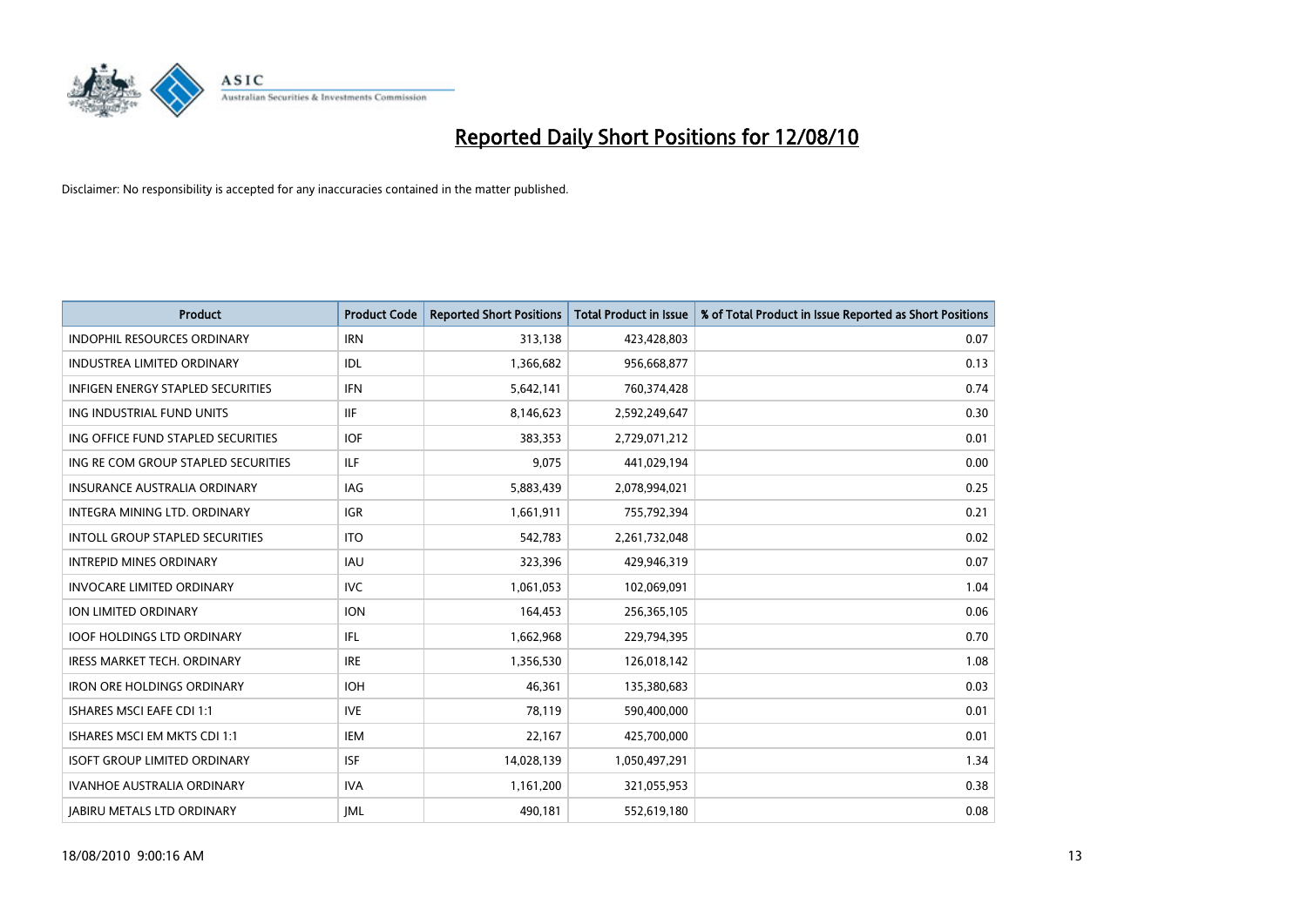

| <b>Product</b>                                  | <b>Product Code</b> | <b>Reported Short Positions</b> | <b>Total Product in Issue</b> | % of Total Product in Issue Reported as Short Positions |
|-------------------------------------------------|---------------------|---------------------------------|-------------------------------|---------------------------------------------------------|
| <b>JAMES HARDIE INDUST CHESS DEPOSITARY INT</b> | <b>IHX</b>          | 14,290,778                      | 435,438,790                   | 3.26                                                    |
| <b>JAMESON RESOURCES ORDINARY</b>               | <b>JAL</b>          | 1,600,000                       | 63,885,910                    | 2.50                                                    |
| <b>JB HI-FI LIMITED ORDINARY</b>                | <b>IBH</b>          | 4,877,537                       | 108,414,989                   | 4.48                                                    |
| KAGARA LTD ORDINARY                             | KZL                 | 5,111,714                       | 674,489,717                   | 0.75                                                    |
| KAROON GAS AUSTRALIA ORDINARY                   | <b>KAR</b>          | 306,880                         | 177,546,198                   | 0.16                                                    |
| KATHMANDU HOLD LTD ORDINARY                     | <b>KMD</b>          | 967,817                         | 200,000,000                   | 0.48                                                    |
| <b>KEYBRIDGE CAPITAL ORDINARY</b>               | <b>KBC</b>          | 5.999                           | 172,070,564                   | 0.00                                                    |
| KIMBERLEY METALS LTD ORDINARY                   | <b>KBL</b>          | 2,609                           | 94,490,816                    | 0.00                                                    |
| KINGSGATE CONSOLID. ORDINARY                    | <b>KCN</b>          | 373,426                         | 100,725,449                   | 0.35                                                    |
| LEIGHTON HOLDINGS ORDINARY                      | LEI                 | 2,258,039                       | 300,692,299                   | 0.71                                                    |
| LEND LEASE GROUP UNIT/ORD STAPLED               | LLC                 | 489,861                         | 565,558,754                   | 0.08                                                    |
| LIHIR GOLD LIMITED. ORDINARY                    | LGL                 | 10,408,147                      | 2,368,729,935                 | 0.43                                                    |
| LINC ENERGY LTD ORDINARY                        | <b>LNC</b>          | 1,021,237                       | 494,652,399                   | 0.20                                                    |
| LYNAS CORPORATION ORDINARY                      | <b>LYC</b>          | 9,412,737                       | 1,655,499,093                 | 0.57                                                    |
| MAC SERVICES (THE) ORDINARY                     | <b>MSL</b>          | 26,233                          | 165,966,692                   | 0.01                                                    |
| MACARTHUR COAL ORDINARY                         | <b>MCC</b>          | 750,938                         | 254,333,109                   | 0.28                                                    |
| <b>MACMAHON HOLDINGS ORDINARY</b>               | <b>MAH</b>          | 6,250,042                       | 733,711,705                   | 0.84                                                    |
| MACQ ATLAS ROADS GRP ORDINARY STAPLED           | <b>MOA</b>          | 3,591,441                       | 452,345,907                   | 0.80                                                    |
| MACOUARIE GROUP LTD ORDINARY                    | <b>MOG</b>          | 5,318,899                       | 345,489,546                   | 1.54                                                    |
| <b>MANTRA RESOURCES ORDINARY</b>                | <b>MRU</b>          | 33,597                          | 130,229,188                   | 0.02                                                    |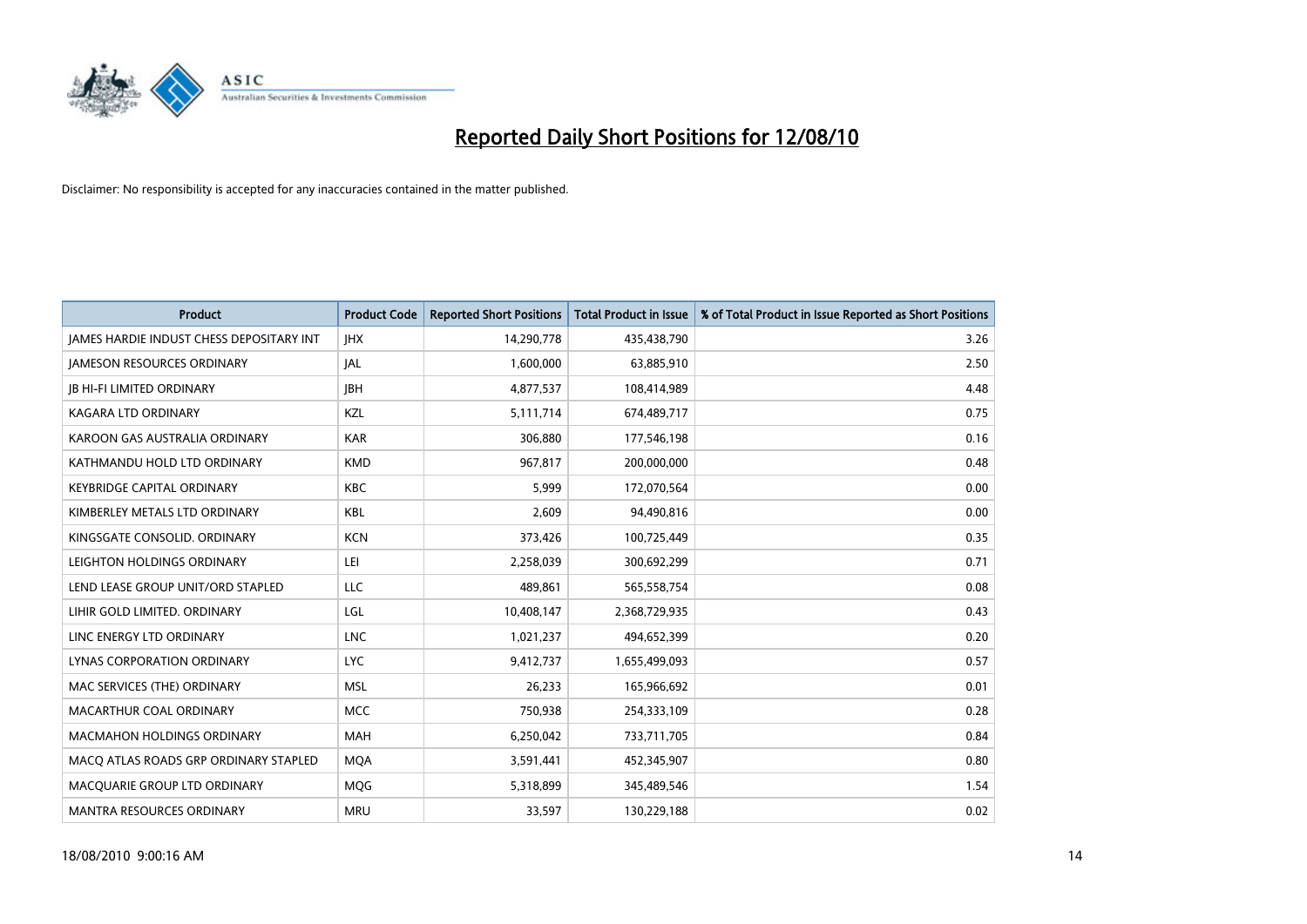

| <b>Product</b>                  | <b>Product Code</b> | <b>Reported Short Positions</b> | Total Product in Issue | % of Total Product in Issue Reported as Short Positions |
|---------------------------------|---------------------|---------------------------------|------------------------|---------------------------------------------------------|
| MAP GROUP STAPLED US PROHIBIT.  | <b>MAP</b>          | 4,306,014                       | 1,861,210,782          | 0.22                                                    |
| <b>MARION ENERGY ORDINARY</b>   | <b>MAE</b>          | 374,994                         | 429,822,043            | 0.09                                                    |
| <b>MCPHERSON'S LTD ORDINARY</b> | <b>MCP</b>          | 8,228                           | 71,651,758             | 0.01                                                    |
| MEDUSA MINING LTD ORDINARY      | <b>MML</b>          | 169,189                         | 187,584,911            | 0.09                                                    |
| MELBOURNE IT LIMITED ORDINARY   | <b>MLB</b>          | 166,270                         | 79,569,967             | 0.21                                                    |
| MEO AUSTRALIA LTD ORDINARY      | <b>MEO</b>          | 192,459                         | 477,220,955            | 0.03                                                    |
| <b>MERMAID MARINE ORDINARY</b>  | <b>MRM</b>          | 339,856                         | 186,884,825            | 0.18                                                    |
| METALS X LIMITED ORDINARY       | <b>MLX</b>          | 326,940                         | 1,365,661,782          | 0.03                                                    |
| METCASH LIMITED ORDINARY        | <b>MTS</b>          | 17,436,671                      | 767,055,221            | 2.26                                                    |
| METGASCO LIMITED ORDINARY       | <b>MEL</b>          | 235,435                         | 249,006,674            | 0.09                                                    |
| MICLYN EXP OFFSHR ORDINARY      | <b>MIO</b>          | 199,999                         | 271,700,000            | 0.07                                                    |
| MINARA RESOURCES ORDINARY       | <b>MRE</b>          | 3,383,444                       | 1,167,783,517          | 0.27                                                    |
| MINCOR RESOURCES NL ORDINARY    | <b>MCR</b>          | 1,348,463                       | 200,184,686            | 0.67                                                    |
| MINERAL DEPOSITS ORDINARY       | <b>MDL</b>          | 1,317,102                       | 580,576,525            | 0.21                                                    |
| MINERAL RESOURCES, ORDINARY     | <b>MIN</b>          | 525,220                         | 166,853,768            | 0.31                                                    |
| MIRABELA NICKEL LTD ORDINARY    | <b>MBN</b>          | 8,699,934                       | 367, 162, 725          | 2.32                                                    |
| MIRVAC GROUP STAPLED SECURITIES | <b>MGR</b>          | 893,147                         | 3,415,314,823          | 0.03                                                    |
| MITCHELL COMMUNITCA. ORDINARY   | <b>MCU</b>          | 16,057                          | 301,761,208            | 0.01                                                    |
| MOLOPO ENERGY LTD ORDINARY      | <b>MPO</b>          | 245,840                         | 250,822,584            | 0.10                                                    |
| MOLY MINES LIMITED ORDINARY     | <b>MOL</b>          | 58,399                          | 363,916,323            | 0.02                                                    |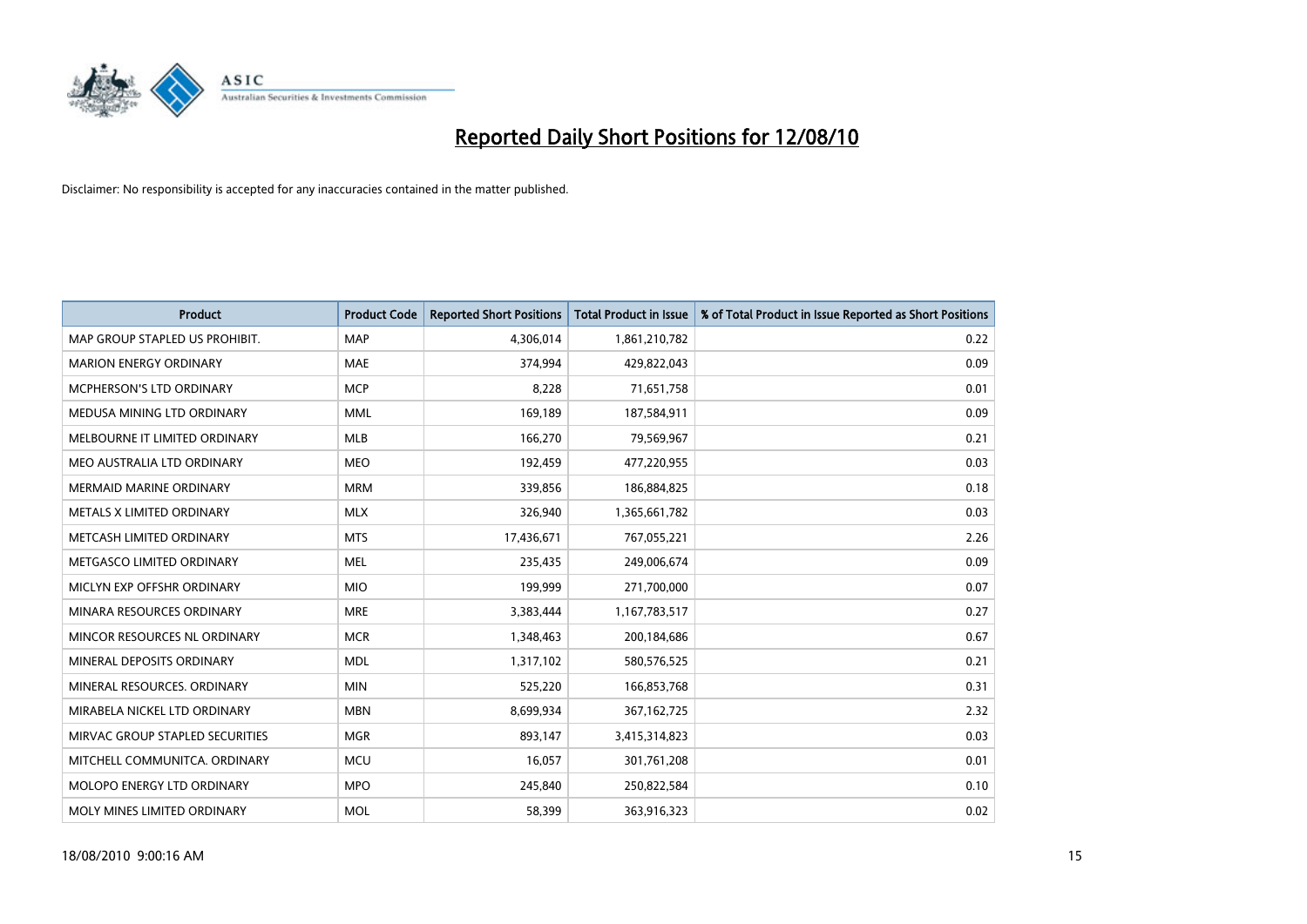

| <b>Product</b>                     | <b>Product Code</b> | <b>Reported Short Positions</b> | <b>Total Product in Issue</b> | % of Total Product in Issue Reported as Short Positions |
|------------------------------------|---------------------|---------------------------------|-------------------------------|---------------------------------------------------------|
| <b>MONADELPHOUS GROUP ORDINARY</b> | <b>MND</b>          | 1,297,965                       | 86,459,327                    | 1.50                                                    |
| MOSAIC OIL NL ORDINARY             | <b>MOS</b>          | 41,742                          | 821,710,775                   | 0.01                                                    |
| <b>MOUNT GIBSON IRON ORDINARY</b>  | <b>MGX</b>          | 1,979,075                       | 1,079,570,693                 | 0.18                                                    |
| MURCHISON METALS LTD ORDINARY      | <b>MMX</b>          | 2,980,019                       | 435,384,268                   | 0.67                                                    |
| <b>MYER HOLDINGS LTD ORDINARY</b>  | <b>MYR</b>          | 13,694,416                      | 581,517,884                   | 2.35                                                    |
| <b>MYSTATE LIMITED ORDINARY</b>    | <b>MYS</b>          | 1,400                           | 67,411,055                    | 0.00                                                    |
| NATIONAL AUST. BANK ORDINARY       | <b>NAB</b>          | 8,582,361                       | 2,133,245,479                 | 0.40                                                    |
| NATURAL FUEL LIMITED ORDINARY      | <b>NFL</b>          |                                 | 506,612,127                   | 0.00                                                    |
| NAVITAS LIMITED ORDINARY           | <b>NVT</b>          | 893,950                         | 342,361,526                   | 0.25                                                    |
| NEPTUNE MARINE ORDINARY            | <b>NMS</b>          | 949,411                         | 429,842,672                   | 0.21                                                    |
| NEW HOPE CORPORATION ORDINARY      | <b>NHC</b>          | 356,281                         | 827,730,549                   | 0.04                                                    |
| NEWCREST MINING ORDINARY           | <b>NCM</b>          | 26,628,608                      | 483,499,363                   | 5.52                                                    |
| NEWS CORP A NON-VOTING CDI         | <b>NWSLV</b>        | 519,553                         | 1,824,472,286                 | 0.02                                                    |
| NEWS CORP B VOTING CDI             | <b>NWS</b>          | 7,631,658                       | 798,520,953                   | 0.95                                                    |
| NEXBIS LIMITED ORDINARY            | <b>NBS</b>          | 63,733                          | 498,972,940                   | 0.01                                                    |
| NEXUS ENERGY LIMITED ORDINARY      | <b>NXS</b>          | 5,126,908                       | 988,257,304                   | 0.51                                                    |
| NIB HOLDINGS LIMITED ORDINARY      | <b>NHF</b>          | 340,984                         | 495,431,427                   | 0.07                                                    |
| NICK SCALI LIMITED ORDINARY        | <b>NCK</b>          | 35,846                          | 81,000,000                    | 0.04                                                    |
| NIDO PETROLEUM ORDINARY            | <b>NDO</b>          | 6,633,131                       | 1,080,658,378                 | 0.61                                                    |
| NKWE PLATINUM 10C US COMMON        | <b>NKP</b>          | 55,766                          | 559,451,184                   | 0.01                                                    |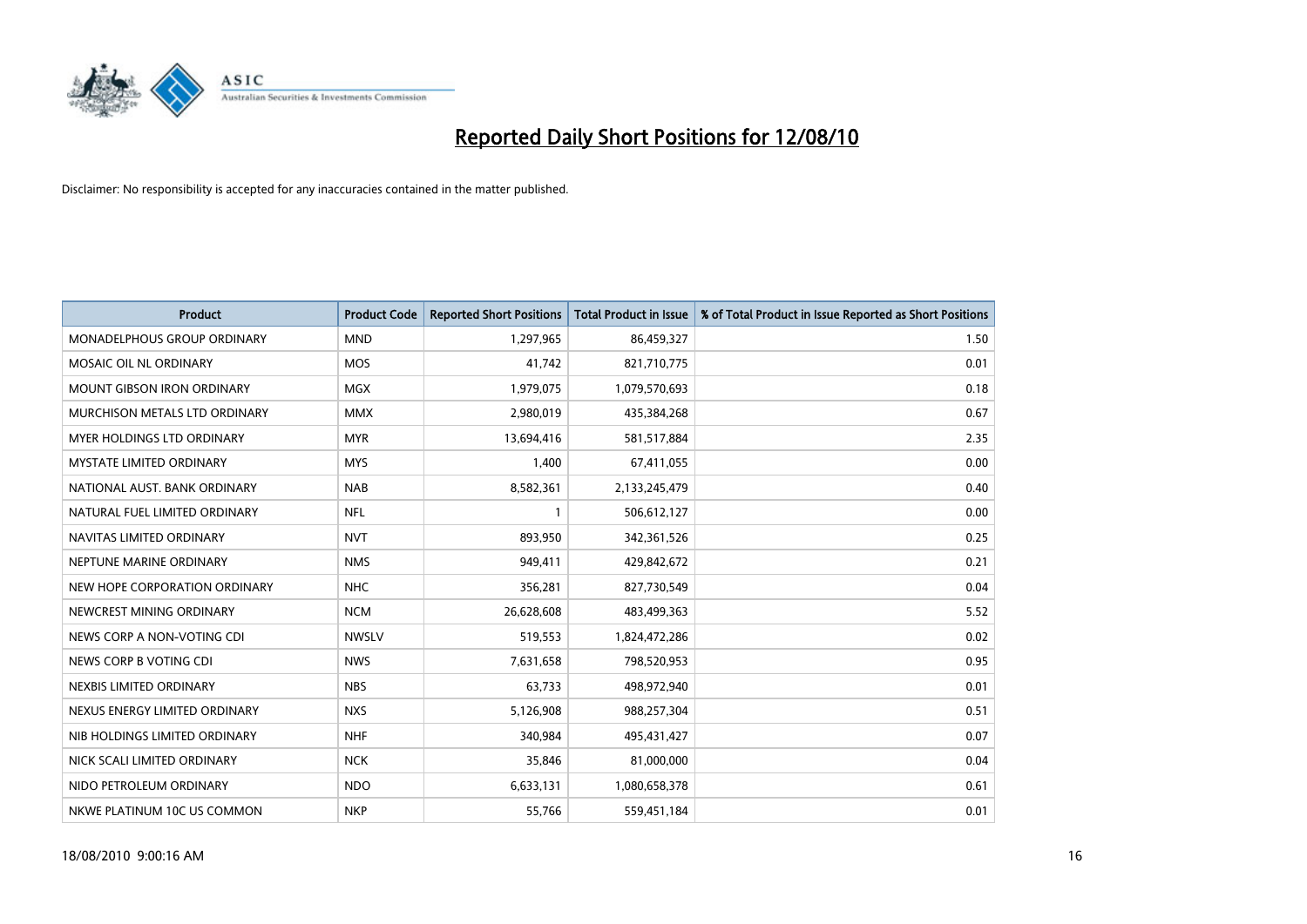

| <b>Product</b>                        | <b>Product Code</b> | <b>Reported Short Positions</b> | Total Product in Issue | % of Total Product in Issue Reported as Short Positions |
|---------------------------------------|---------------------|---------------------------------|------------------------|---------------------------------------------------------|
| <b>NORSEMAN GOLD CDI 1:1</b>          | <b>NGX</b>          | 7,284                           | 172,520,000            | 0.00                                                    |
| NORTHERN CREST ORDINARY               | <b>NOC</b>          | 24,345                          | 116,074,781            | 0.02                                                    |
| NORTHERN IRON LTD ORDINARY            | <b>NFE</b>          | 721,925                         | 292,204,786            | 0.23                                                    |
| NOVOGEN LIMITED ORDINARY              | <b>NRT</b>          | 21,500                          | 102,125,894            | 0.02                                                    |
| NRW HOLDINGS LIMITED ORDINARY         | <b>NWH</b>          | 616,080                         | 251,223,000            | 0.24                                                    |
| NUFARM LIMITED ORDINARY               | <b>NUF</b>          | 3,871,856                       | 261,775,731            | 1.48                                                    |
| OAKTON LIMITED ORDINARY               | <b>OKN</b>          | 523,814                         | 91,997,235             | 0.56                                                    |
| OCEANAGOLD CORP. CHESS DEPOSITARY INT | <b>OGC</b>          | 410,627                         | 228,198,170            | 0.18                                                    |
| OCEANIA CAPITAL LTD ORDINARY          | <b>OCP</b>          | 2,500                           | 91,921,295             | 0.00                                                    |
| OIL SEARCH LTD ORDINARY               | <b>OSH</b>          | 5,015,775                       | 1,308,279,222          | 0.35                                                    |
| OM HOLDINGS LIMITED ORDINARY          | OMH                 | 737,708                         | 498,485,150            | 0.15                                                    |
| <b>ONESTEEL LIMITED ORDINARY</b>      | OST                 | 6,459,643                       | 1,331,583,166          | 0.48                                                    |
| ORICA LIMITED ORDINARY                | ORI                 | 1,671,184                       | 362,100,430            | 0.44                                                    |
| ORIGIN ENERGY ORDINARY                | ORG                 | 2,575,554                       | 880,668,872            | 0.26                                                    |
| OROCOBRE LIMITED ORDINARY             | ORE                 | 3,011                           | 91,056,426             | 0.00                                                    |
| OTTO ENERGY LIMITED ORDINARY          | <b>OEL</b>          | 109,204                         | 1,134,540,071          | 0.01                                                    |
| OZ MINERALS ORDINARY                  | OZL                 | 64,045,225                      | 3,121,339,730          | 2.04                                                    |
| PACIFIC BRANDS ORDINARY               | <b>PBG</b>          | 7,834,191                       | 931,386,248            | 0.85                                                    |
| PALADIN ENERGY LTD ORDINARY           | <b>PDN</b>          | 20,066,102                      | 717,892,802            | 2.77                                                    |
| PAN PACIFIC PETROL. ORDINARY          | PPP                 | 21,541                          | 588,612,110            | 0.00                                                    |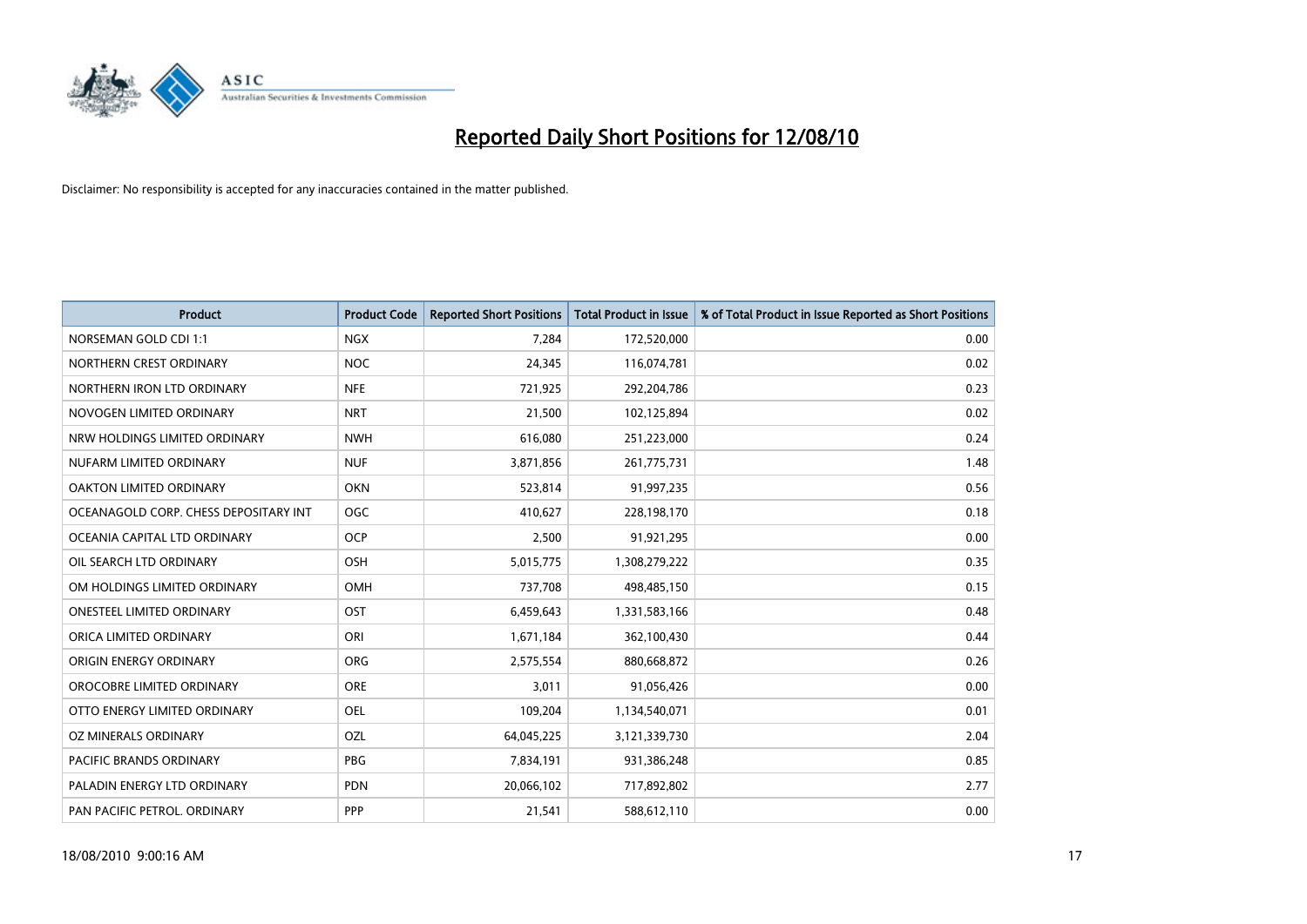

| <b>Product</b>                          | <b>Product Code</b> | <b>Reported Short Positions</b> | <b>Total Product in Issue</b> | % of Total Product in Issue Reported as Short Positions |
|-----------------------------------------|---------------------|---------------------------------|-------------------------------|---------------------------------------------------------|
| PANAUST LIMITED ORDINARY                | <b>PNA</b>          | 11,978,647                      | 2,954,125,529                 | 0.41                                                    |
| PANORAMIC RESOURCES ORDINARY            | PAN                 | 59,203                          | 205,262,842                   | 0.02                                                    |
| PAPERLINX LIMITED ORDINARY              | <b>PPX</b>          | 15,847,014                      | 603,580,761                   | 2.63                                                    |
| PAPERLINX SPS TRUST STEP UP PERP. PREF. | <b>PXUPA</b>        | 5,000                           | 2,850,000                     | 0.18                                                    |
| PATTIES FOODS LTD ORDINARY              | PFL                 |                                 | 138,908,853                   | 0.00                                                    |
| PEET LIMITED ORDINARY                   | <b>PPC</b>          | 480,383                         | 300,681,486                   | 0.15                                                    |
| PENINSULA MINERALS ORDINARY             | <b>PEN</b>          | 5,000                           | 1,629,749,898                 | 0.00                                                    |
| PERILYA LIMITED ORDINARY                | PEM                 | 1,023,491                       | 526,075,563                   | 0.19                                                    |
| PERPETUAL LIMITED ORDINARY              | PPT                 | 2,470,787                       | 43,417,478                    | 5.69                                                    |
| PERSEUS MINING LTD ORDINARY             | PRU                 | 26,656                          | 421,282,088                   | 0.00                                                    |
| PETSEC ENERGY ORDINARY                  | <b>PSA</b>          | 223,332                         | 231,283,622                   | 0.10                                                    |
| PHARMAXIS LTD ORDINARY                  | <b>PXS</b>          | 1,196,889                       | 225,721,734                   | 0.54                                                    |
| PHOTON GROUP LTD ORDINARY               | PGA                 | 965,265                         | 187,440,645                   | 0.51                                                    |
| PIKE RIVER COAL ORDINARY                | <b>PRC</b>          | 376,320                         | 404,971,067                   | 0.09                                                    |
| PLATINUM ASSET ORDINARY                 | <b>PTM</b>          | 3,378,403                       | 561,347,878                   | 0.59                                                    |
| PLATINUM AUSTRALIA ORDINARY             | <b>PLA</b>          | 5,760,517                       | 321,130,521                   | 1.79                                                    |
| PLATINUM CAPITAL LTD ORDINARY           | <b>PMC</b>          |                                 | 162,258,814                   | 0.00                                                    |
| PMP LIMITED ORDINARY                    | <b>PMP</b>          | 1,225,078                       | 335,338,483                   | 0.37                                                    |
| PORT BOUVARD LIMITED ORDINARY           | PBD                 | 6,754                           | 593,868,295                   | 0.00                                                    |
| PREMIER INVESTMENTS ORDINARY            | <b>PMV</b>          | 73,100                          | 155,030,045                   | 0.04                                                    |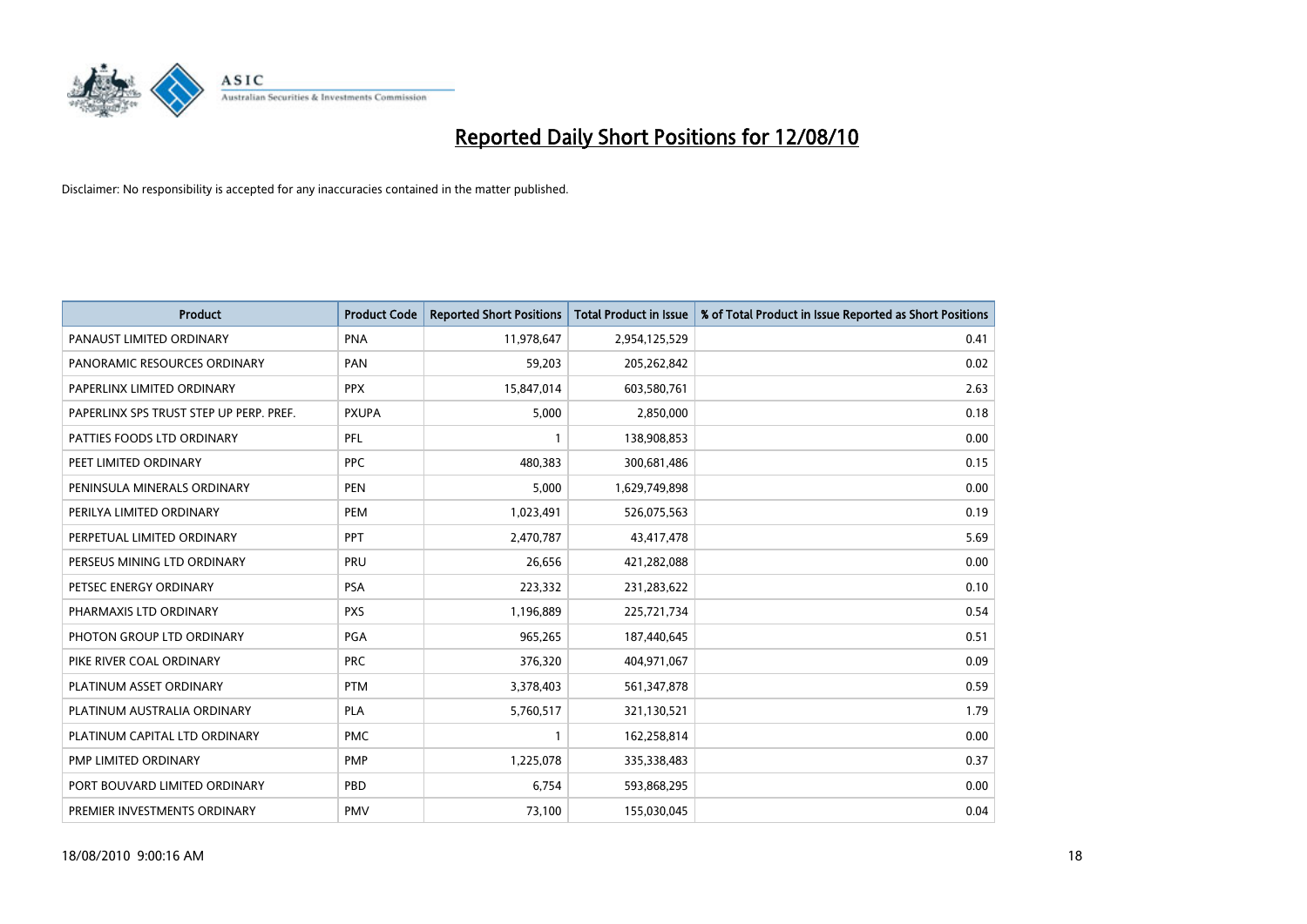

| <b>Product</b>                       | <b>Product Code</b> | <b>Reported Short Positions</b> | <b>Total Product in Issue</b> | % of Total Product in Issue Reported as Short Positions |
|--------------------------------------|---------------------|---------------------------------|-------------------------------|---------------------------------------------------------|
| PRIMARY HEALTH CARE ORDINARY         | <b>PRY</b>          | 7,979,453                       | 491,428,342                   | 1.63                                                    |
| PRIME INFR GROUP. STAPLED SECURITIES | PIH                 | 1,324,691                       | 351,776,795                   | 0.36                                                    |
| PRIME MEDIA GRP LTD ORDINARY         | <b>PRT</b>          | $\overline{2}$                  | 366,330,303                   | 0.00                                                    |
| PRIMEAG AUSTRALIA ORDINARY           | PAG                 | 329,557                         | 150,569,976                   | 0.22                                                    |
| PROGEN PHARMACEUTIC ORDINARY         | <b>PGL</b>          | 151,596                         | 24,709,097                    | 0.61                                                    |
| PROGRAMMED ORDINARY                  | PRG                 | 366,308                         | 118,169,908                   | 0.31                                                    |
| <b>PSIVIDA CORP CDI 1:1</b>          | <b>PVA</b>          | 6,878                           | 7,849,757                     | 0.09                                                    |
| <b>QANTAS AIRWAYS ORDINARY</b>       | QAN                 | 28,776,964                      | 2,265,123,620                 | 1.26                                                    |
| OBE INSURANCE GROUP ORDINARY         | <b>OBE</b>          | 18,056,170                      | 1,035,071,131                 | 1.73                                                    |
| RAMELIUS RESOURCES ORDINARY          | <b>RMS</b>          | 12,533                          | 291,200,265                   | 0.00                                                    |
| RAMSAY HEALTH CARE ORDINARY          | <b>RHC</b>          | 1,880,512                       | 202,081,252                   | 0.93                                                    |
| RANGE RESOURCES LTD ORDINARY         | <b>RRS</b>          | 1,250,000                       | 1,052,019,983                 | 0.12                                                    |
| <b>RCR TOMLINSON ORDINARY</b>        | <b>RCR</b>          | 68,067                          | 131,860,172                   | 0.05                                                    |
| <b>REA GROUP ORDINARY</b>            | <b>REA</b>          | 2,684                           | 128,439,366                   | 0.00                                                    |
| <b>RED FORK ENERGY ORDINARY</b>      | <b>RFE</b>          | 7,696                           | 139,535,000                   | 0.01                                                    |
| REDFLEX HOLDINGS ORDINARY            | <b>RDF</b>          | 23,328                          | 110,010,757                   | 0.02                                                    |
| REED RESOURCES LTD ORDINARY          | <b>RDR</b>          | 268,205                         | 192,271,768                   | 0.14                                                    |
| <b>REGIS RESOURCES ORDINARY</b>      | <b>RRL</b>          | 101,920                         | 414,452,125                   | 0.02                                                    |
| RESMED INC BONUS CDI DEF             | <b>RMDBN</b>        | 1,092,588                       | 760,000,000                   | 0.14                                                    |
| RESMED INC CDI 10:1                  | <b>RMD</b>          | 1,052,052                       | 772,670,160                   | 0.12                                                    |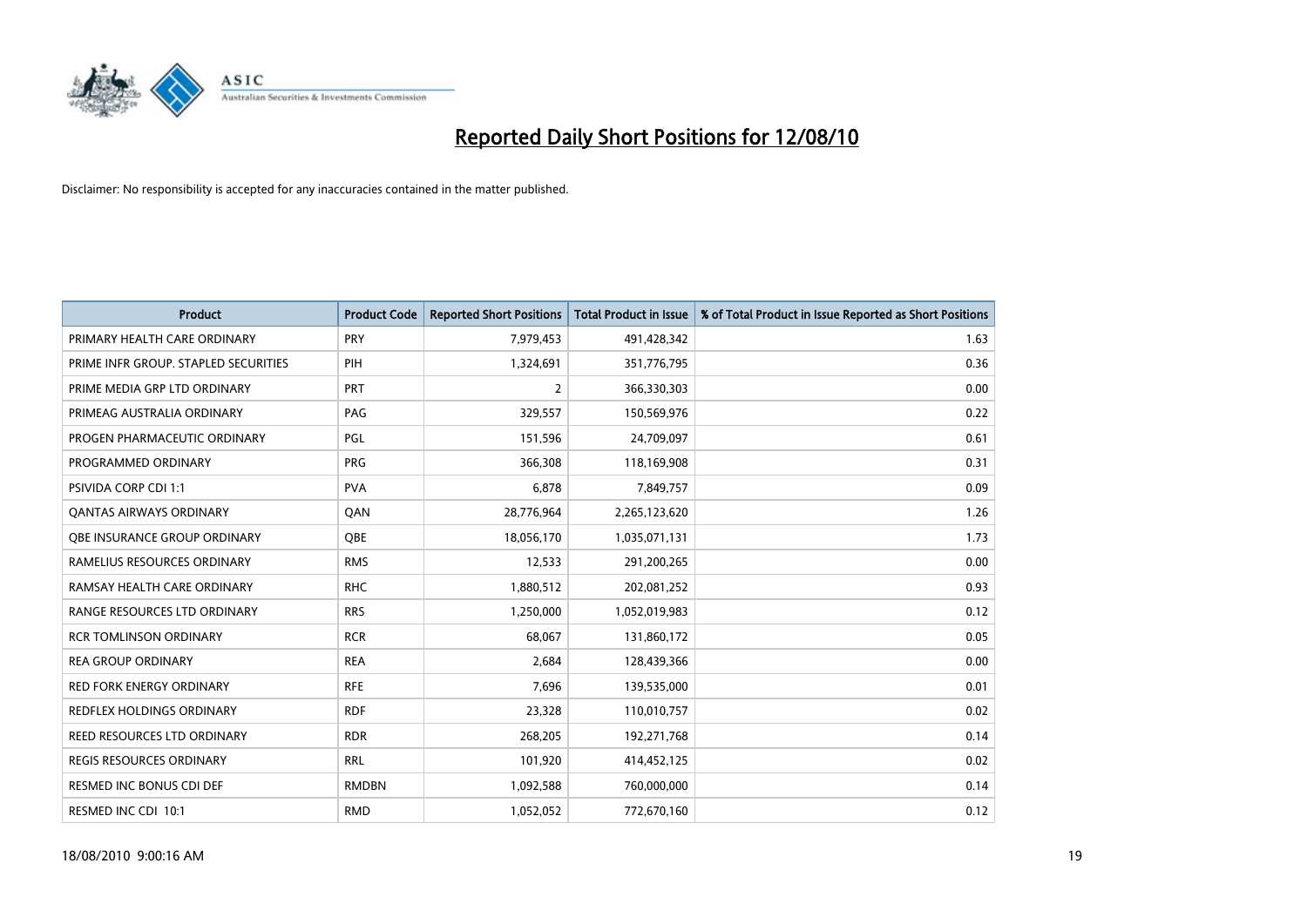

| <b>Product</b>                      | <b>Product Code</b> | <b>Reported Short Positions</b> | <b>Total Product in Issue</b> | % of Total Product in Issue Reported as Short Positions |
|-------------------------------------|---------------------|---------------------------------|-------------------------------|---------------------------------------------------------|
| <b>RESOLUTE MINING ORDINARY</b>     | <b>RSG</b>          | 258,808                         | 392,586,434                   | 0.07                                                    |
| <b>RESOURCE GENERATION ORDINARY</b> | <b>RES</b>          | 157,911                         | 164,412,477                   | 0.10                                                    |
| REVERSE CORP LIMITED ORDINARY       | <b>REF</b>          | 25,141                          | 92,382,175                    | 0.03                                                    |
| <b>RHG LIMITED ORDINARY</b>         | <b>RHG</b>          | 13,020                          | 317,910,688                   | 0.00                                                    |
| <b>RIDLEY CORPORATION ORDINARY</b>  | <b>RIC</b>          | 53,937                          | 307,817,071                   | 0.02                                                    |
| RIO TINTO LIMITED ORDINARY          | <b>RIO</b>          | 14,323,338                      | 606,831,240                   | 2.37                                                    |
| RIVERCITY MOTORWAY STAPLED          | <b>RCY</b>          | 3,897,254                       | 957,010,115                   | 0.40                                                    |
| RIVERSDALE MINING ORDINARY          | <b>RIV</b>          | 300,193                         | 229,636,018                   | 0.13                                                    |
| ROC OIL COMPANY ORDINARY            | <b>ROC</b>          | 1,563,997                       | 713,154,560                   | 0.22                                                    |
| SAI GLOBAL LIMITED ORDINARY         | SAI                 | 207,826                         | 192,253,351                   | 0.10                                                    |
| SALMAT LIMITED ORDINARY             | <b>SLM</b>          | 95,615                          | 159,131,983                   | 0.06                                                    |
| SANDFIRE RESOURCES ORDINARY         | <b>SFR</b>          | 53,870                          | 131,534,760                   | 0.04                                                    |
| <b>SANTOS LTD ORDINARY</b>          | <b>STO</b>          | 2,241,544                       | 832,568,323                   | 0.26                                                    |
| SARACEN MINERAL ORDINARY            | <b>SAR</b>          | 106,424                         | 491,818,083                   | 0.02                                                    |
| SEDGMAN LIMITED ORDINARY            | <b>SDM</b>          | 150,000                         | 205,986,681                   | 0.07                                                    |
| SEEK LIMITED ORDINARY               | <b>SEK</b>          | 4,760,621                       | 336,584,488                   | 1.39                                                    |
| SENETAS CORPORATION ORDINARY        | <b>SEN</b>          | 756,999                         | 461,522,263                   | 0.16                                                    |
| SERVCORP LIMITED ORDINARY           | SRV                 | 258,622                         | 98,440,807                    | 0.26                                                    |
| SERVICE STREAM ORDINARY             | SSM                 | 344,663                         | 283,418,867                   | 0.12                                                    |
| SEVEN GROUP HOLDINGS ORDINARY       | <b>SVW</b>          | 1,245,346                       | 305,410,281                   | 0.40                                                    |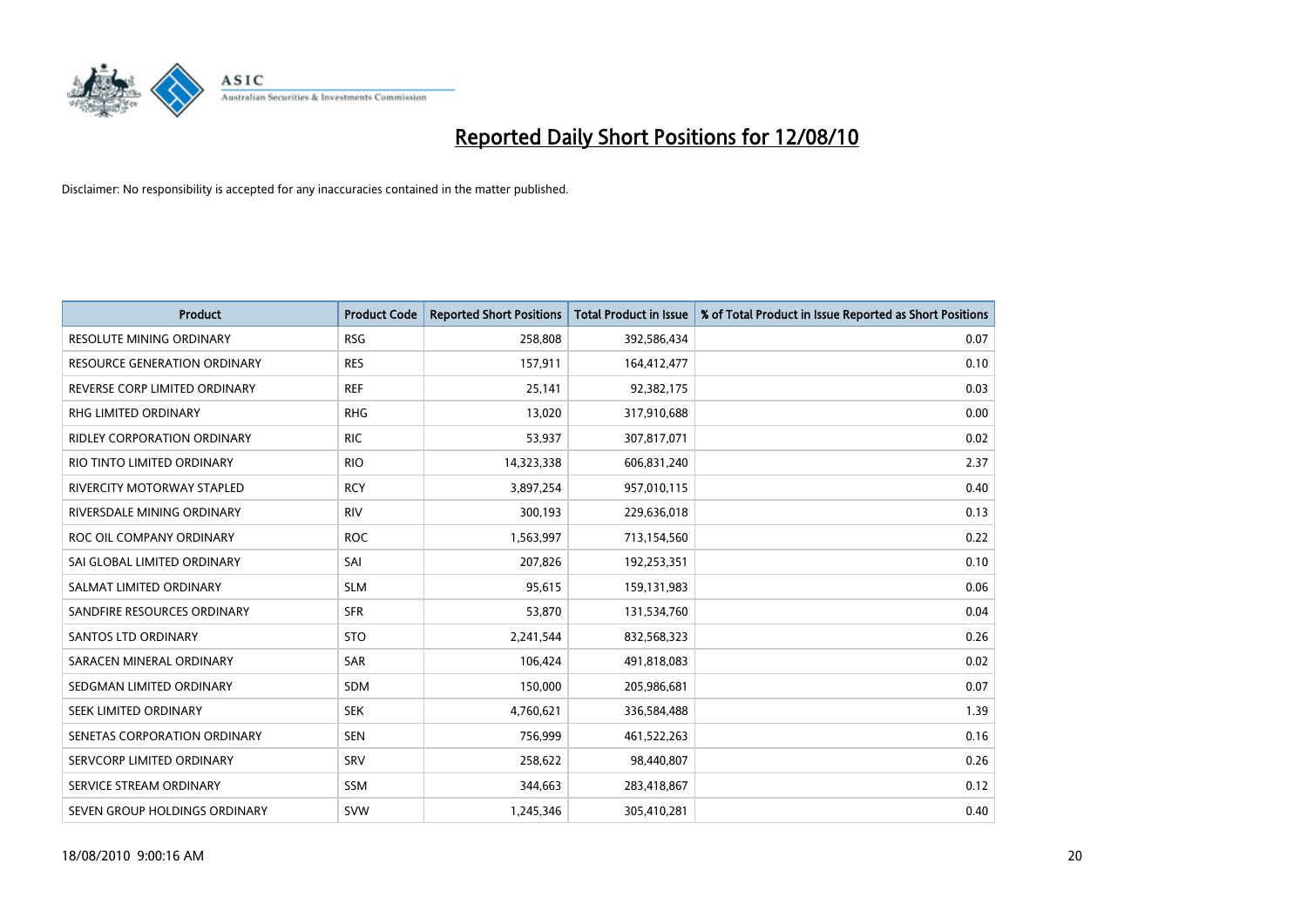

| <b>Product</b>                           | <b>Product Code</b> | <b>Reported Short Positions</b> | <b>Total Product in Issue</b> | % of Total Product in Issue Reported as Short Positions |
|------------------------------------------|---------------------|---------------------------------|-------------------------------|---------------------------------------------------------|
| SIGMA PHARMACEUTICAL ORDINARY            | SIP                 | 11,206,372                      | 1,178,626,572                 | 0.95                                                    |
| SILEX SYSTEMS ORDINARY                   | <b>SLX</b>          | 189,841                         | 149,296,747                   | 0.12                                                    |
| SILVER LAKE RESOURCE ORDINARY            | <b>SLR</b>          | 122,696                         | 178,757,838                   | 0.07                                                    |
| SIMS METAL MGMT LTD ORDINARY             | <b>SGM</b>          | 2,293,578                       | 203,891,295                   | 1.12                                                    |
| SINGAPORE TELECOMM. CHESS DEPOSITARY INT | SGT                 | 5,396,423                       | 404,134,884                   | 1.36                                                    |
| SKILLED GROUP LTD ORDINARY               | <b>SKE</b>          | 138,877                         | 190,738,408                   | 0.07                                                    |
| SKY CITY ENTERTAIN, ORDINARY             | <b>SKC</b>          | 7,219,910                       | 575,114,687                   | 1.26                                                    |
| SKY NETWORK ORDINARY                     | <b>SKT</b>          | 862,690                         | 389,139,785                   | 0.22                                                    |
| SMS MANAGEMENT, ORDINARY                 | <b>SMX</b>          | 24,124                          | 67,182,500                    | 0.04                                                    |
| SONIC HEALTHCARE ORDINARY                | <b>SHL</b>          | 3,658,185                       | 388,429,875                   | 0.95                                                    |
| SOUL PATTINSON (W.H) ORDINARY            | SOL                 | 2,086                           | 238,640,580                   | 0.00                                                    |
| SP AUSNET STAPLED SECURITIES             | SPN                 | 5,734,078                       | 2,748,353,504                 | 0.20                                                    |
| SPARK INFRASTRUCTURE STAPLED SECURITIES  | SKI                 | 6,493,604                       | 1,031,911,394                 | 0.62                                                    |
| SPDR 200 FUND ETF UNITS                  | <b>STW</b>          | 3,807                           | 58,028,081                    | 0.01                                                    |
| SPECIALTY FASHION ORDINARY               | <b>SFH</b>          | 1,872,116                       | 190,964,693                   | 0.98                                                    |
| SPHERE MINERALS LTD ORDINARY             | <b>SPH</b>          | 75,000                          | 171,348,151                   | 0.04                                                    |
| SPOTLESS GROUP LTD ORDINARY              | SPT                 | 846,898                         | 259,309,656                   | 0.32                                                    |
| ST BARBARA LIMITED ORDINARY              | <b>SBM</b>          | 24,959,261                      | 1,953,168,407                 | 1.27                                                    |
| STAGING CONNECTIONS ORDINARY             | <b>STG</b>          | 2,917,189                       | 783,175,134                   | 0.37                                                    |
| STH AMERICAN COR LTD ORDINARY            | SAY                 | 9,200                           | 206,832,027                   | 0.00                                                    |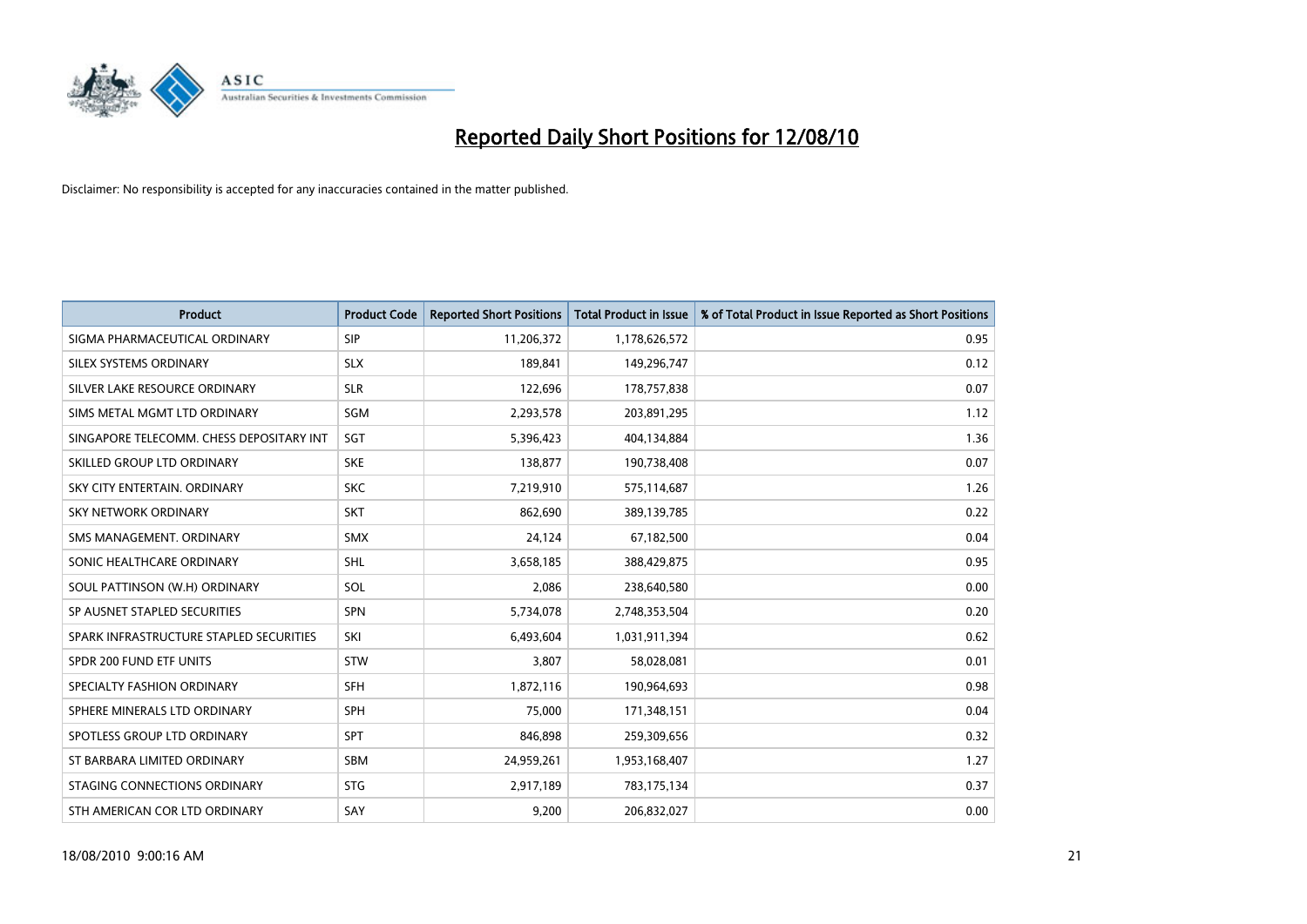

| <b>Product</b>                      | <b>Product Code</b> | <b>Reported Short Positions</b> | <b>Total Product in Issue</b> | % of Total Product in Issue Reported as Short Positions |
|-------------------------------------|---------------------|---------------------------------|-------------------------------|---------------------------------------------------------|
| STHN CROSS MEDIA ORDINARY           | SXL                 | 131,783                         | 378,827,750                   | 0.03                                                    |
| STOCKLAND UNITS/ORD STAPLED         | SGP                 | 5,398,554                       | 2,383,036,717                 | 0.21                                                    |
| <b>STRAITS RESOURCES ORDINARY</b>   | SRL                 | 3,399,198                       | 255,203,613                   | 1.33                                                    |
| STW COMMUNICATIONS ORDINARY         | SGN                 | 115,779                         | 364,310,964                   | 0.03                                                    |
| SUNCORP-METWAY, ORDINARY            | <b>SUN</b>          | 1,620,601                       | 1,281,390,524                 | 0.11                                                    |
| SUNDANCE RESOURCES ORDINARY         | SDL                 | 15,643,233                      | 2,709,995,932                 | 0.56                                                    |
| SUNLAND GROUP LTD ORDINARY          | <b>SDG</b>          | 62,663                          | 251,107,692                   | 0.01                                                    |
| SUPER CHEAP AUTO GRP ORDINARY       | <b>SUL</b>          | 312,011                         | 127,532,302                   | 0.24                                                    |
| SWICK MINING ORDINARY               | <b>SWK</b>          | 1,548                           | 236,724,970                   | 0.00                                                    |
| SYMEX HOLDINGS ORDINARY             | SYM                 | 6,633                           | 125,037,628                   | 0.01                                                    |
| TABCORP HOLDINGS LTD ORDINARY       | <b>TAH</b>          | 14,371,004                      | 612,625,759                   | 2.36                                                    |
| <b>TALENT2 INTERNATION ORDINARY</b> | <b>TWO</b>          | $\overline{7}$                  | 141,141,846                   | 0.00                                                    |
| TAP OIL LIMITED ORDINARY            | TAP                 | 11,802                          | 156,485,921                   | 0.01                                                    |
| TASSAL GROUP LIMITED ORDINARY       | <b>TGR</b>          | 3,366,015                       | 144,197,882                   | 2.33                                                    |
| <b>TATTS GROUP LTD ORDINARY</b>     | <b>TTS</b>          | 8,155,354                       | 1,281,937,479                 | 0.63                                                    |
| TELECOM CORPORATION ORDINARY        | <b>TEL</b>          | 43,186,390                      | 1,920,694,831                 | 2.22                                                    |
| TELSTRA CORPORATION. ORDINARY       | <b>TLS</b>          | 53,223,788                      | 12,443,074,357                | 0.43                                                    |
| TEN NETWORK HOLDINGS ORDINARY       | <b>TEN</b>          | 6,828,651                       | 1,045,236,720                 | 0.64                                                    |
| TFS CORPORATION LTD ORDINARY        | <b>TFC</b>          | 69,729                          | 227,360,909                   | 0.03                                                    |
| THE REJECT SHOP ORDINARY            | <b>TRS</b>          | 11,847                          | 26,033,570                    | 0.04                                                    |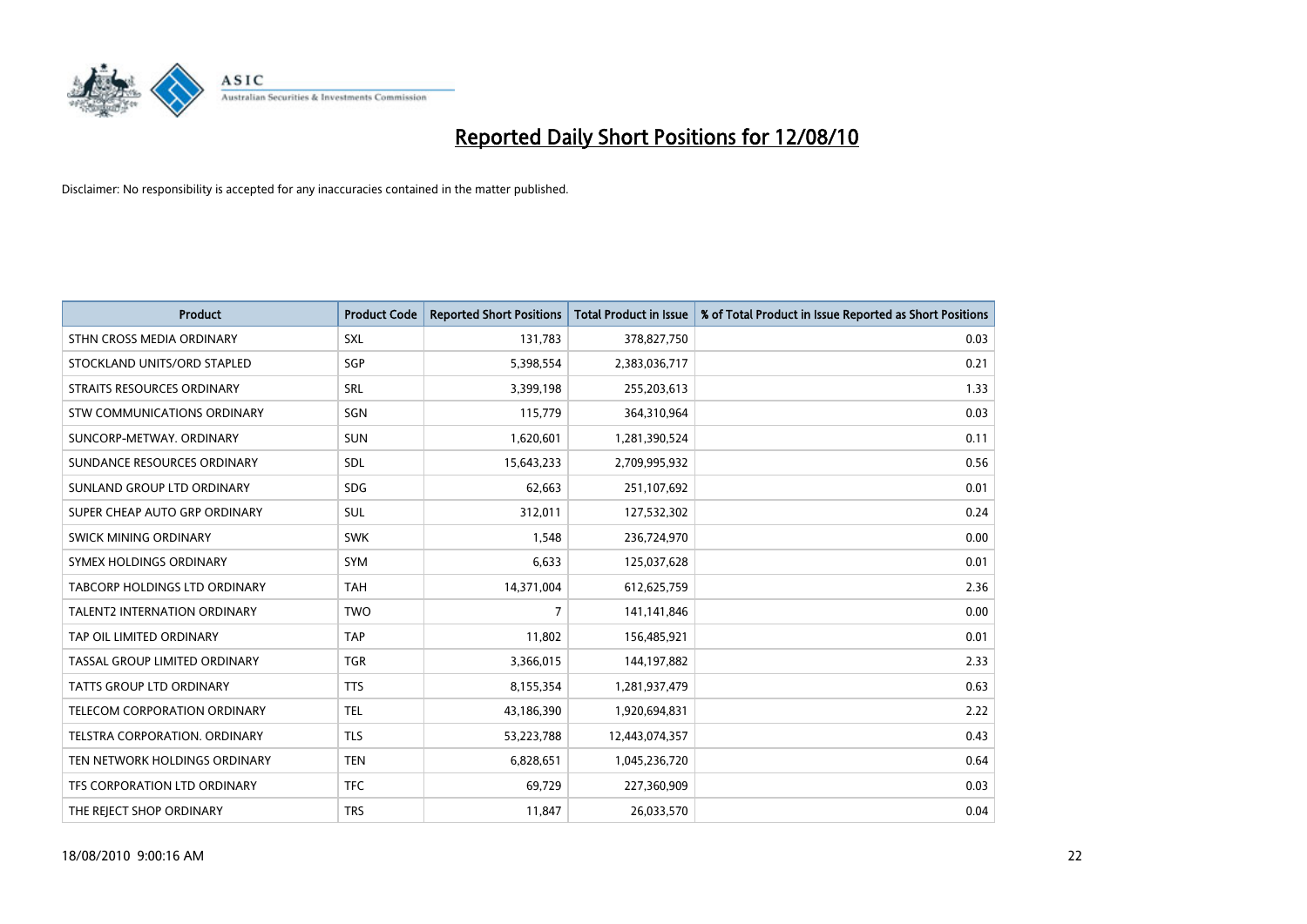

| <b>Product</b>                            | <b>Product Code</b> | <b>Reported Short Positions</b> | Total Product in Issue | % of Total Product in Issue Reported as Short Positions |
|-------------------------------------------|---------------------|---------------------------------|------------------------|---------------------------------------------------------|
| THOR MINING PLC CHESS DEPOSITARY          | <b>THR</b>          | 2,307                           | 200,247,701            | 0.00                                                    |
| THORN GROUP LIMITED ORDINARY              | <b>TGA</b>          | 2,360                           | 129,441,655            | 0.00                                                    |
| TIMBERCORP LIMITED ORDINARY               | <b>TIM</b>          | 2,752,682                       | 352,071,429            | 0.78                                                    |
| TISHMAN SPEYER UNITS                      | <b>TSO</b>          | 66,975                          | 338,440,904            | 0.01                                                    |
| TNG LIMITED ORDINARY                      | <b>TNG</b>          | 4,321                           | 258,055,076            | 0.00                                                    |
| TOLL HOLDINGS LTD ORDINARY                | <b>TOL</b>          | 9,859,211                       | 702,867,609            | 1.39                                                    |
| TORO ENERGY LIMITED ORDINARY              | <b>TOE</b>          | 35,404                          | 964,936,676            | 0.00                                                    |
| <b>TOWER AUSTRALIA ORDINARY</b>           | <b>TAL</b>          | 1,416,025                       | 415,928,881            | 0.34                                                    |
| TOWER LIMITED ORDINARY                    | <b>TWR</b>          | 712,741                         | 260,631,787            | 0.27                                                    |
| TOX FREE SOLUTIONS ORDINARY               | <b>TOX</b>          | 92,797                          | 91,661,500             | 0.09                                                    |
| TPG TELECOM LIMITED ORDINARY              | <b>TPM</b>          | 485,805                         | 767,849,104            | 0.06                                                    |
| TRANSFIELD SERV INFR STAPLED SECURITIES   | <b>TSI</b>          | 851,500                         | 432,184,488            | 0.20                                                    |
| TRANSFIELD SERVICES ORDINARY              | <b>TSE</b>          | 29,997                          | 414,278,904            | 0.01                                                    |
| TRANSPACIFIC INDUST, ORDINARY             | <b>TPI</b>          | 12,626,027                      | 960,638,735            | 1.31                                                    |
| TRANSURBAN GROUP TRIPLE STAPLED SEC.      | <b>TCL</b>          | 7,467,208                       | 1,414,667,986          | 0.50                                                    |
| TRINITY GROUP STAPLED SECURITIES          | <b>TCO</b>          | 3,419                           | 231,701,539            | 0.00                                                    |
| TROY RESOURCES NL ORDINARY                | <b>TRY</b>          | 91,902                          | 87,474,323             | 0.11                                                    |
| UGL LIMITED ORDINARY                      | UGL                 | 4,353,682                       | 165,928,705            | 2.60                                                    |
| <b>UXC LIMITED ORDINARY</b>               | <b>UXC</b>          | 678,611                         | 295,714,304            | 0.22                                                    |
| VALAD PROPERTY GROUP STAPLED US PROHIBIT. | <b>VPG</b>          | 4,786,634                       | 2,287,682,926          | 0.21                                                    |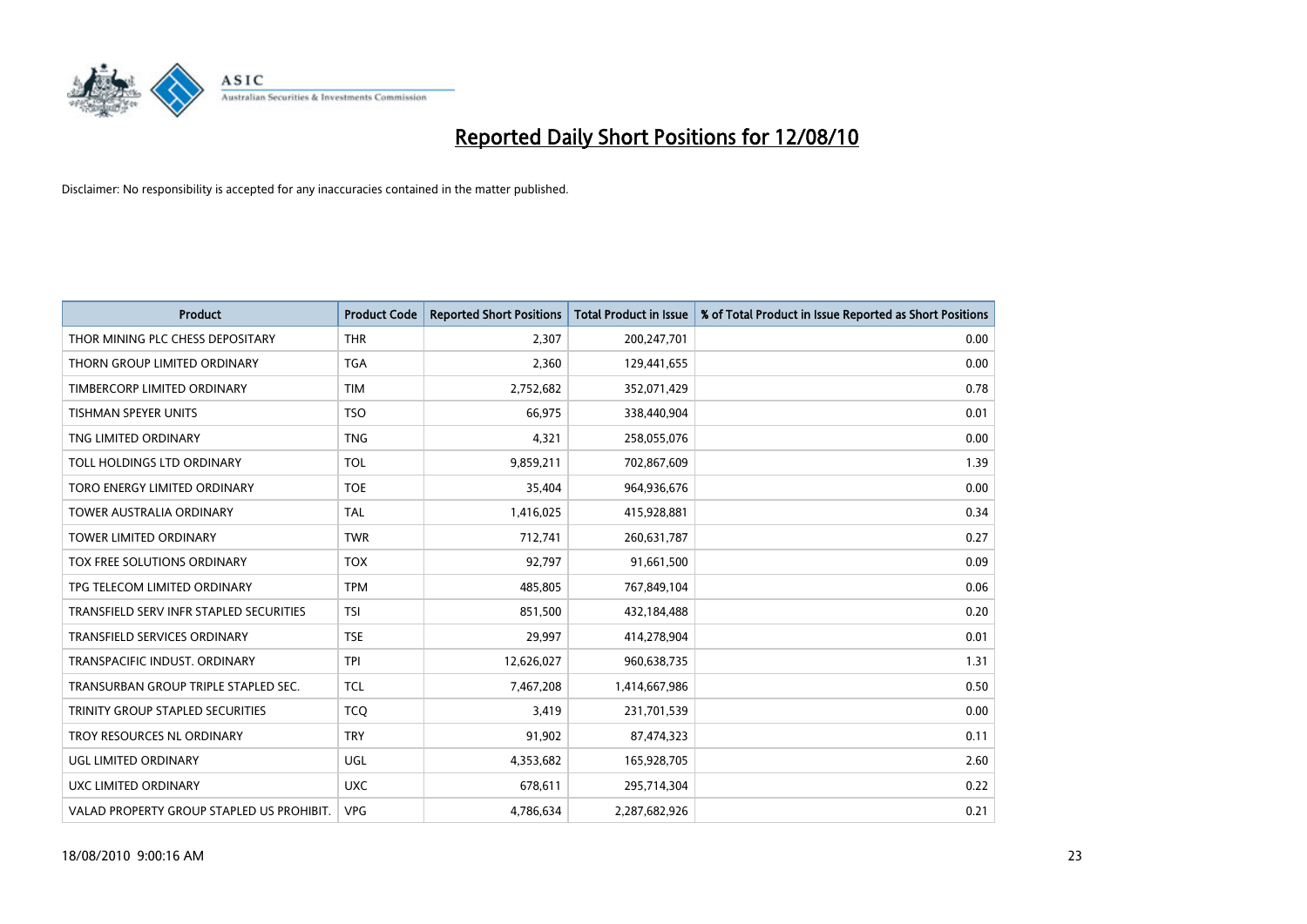

| <b>Product</b>                            | <b>Product Code</b> | <b>Reported Short Positions</b> | Total Product in Issue | % of Total Product in Issue Reported as Short Positions |
|-------------------------------------------|---------------------|---------------------------------|------------------------|---------------------------------------------------------|
| <b>VDM GROUP LIMITED ORDINARY</b>         | <b>VMG</b>          | 11,116                          | 195,613,088            | 0.01                                                    |
| <b>VENTURE MINERALS ORDINARY</b>          | <b>VMS</b>          | 6,500                           | 168, 163, 334          | 0.00                                                    |
| <b>VILLAGE ROADSHOW LTD ORDINARY</b>      | <b>VRL</b>          | 682                             | 114,217,649            | 0.00                                                    |
| VILLAGE ROADSHOW LTD 'A' CLASS PREFERENCE | <b>VRLPA</b>        | 19,559                          | 52,235,451             | 0.04                                                    |
| <b>VIRGIN BLUE HOLDINGS ORDINARY</b>      | <b>VBA</b>          | 15,912,626                      | 2,209,126,568          | 0.71                                                    |
| <b>VISION GROUP HLDGS ORDINARY</b>        | <b>VGH</b>          | 78,000                          | 72,671,765             | 0.11                                                    |
| <b>VITA GROUP LTD ORDINARY</b>            | <b>VTG</b>          | 75,190                          | 141,247,800            | 0.05                                                    |
| VITERRA INC CDI 1:1                       | <b>VTA</b>          | 2,098                           | 68,629,939             | 0.00                                                    |
| <b>WAREHOUSE GROUP ORDINARY</b>           | <b>WHS</b>          | 327,527                         | 311,195,868            | 0.11                                                    |
| <b>WATPAC LIMITED ORDINARY</b>            | <b>WTP</b>          | 16,204                          | 181,326,206            | 0.00                                                    |
| <b>WDS LIMITED ORDINARY</b>               | <b>WDS</b>          | 63,084                          | 143,107,458            | 0.04                                                    |
| WEBIET LIMITED ORDINARY                   | <b>WEB</b>          | 341,941                         | 76,861,278             | 0.45                                                    |
| WESFARMERS LIMITED ORDINARY               | <b>WES</b>          | 20,445,888                      | 1,005,169,707          | 2.01                                                    |
| WESFARMERS LIMITED PARTIALLY PROTECTED    | <b>WESN</b>         | 4,374,238                       | 151,902,455            | 2.88                                                    |
| WEST AUSTRALIAN NEWS ORDINARY             | <b>WAN</b>          | 6,138,169                       | 216,011,546            | 2.85                                                    |
| WESTERN AREAS NL ORDINARY                 | <b>WSA</b>          | 5,580,753                       | 179,735,899            | 3.10                                                    |
| WESTERN DESERT RES. ORDINARY              | <b>WDR</b>          | 948                             | 134,511,656            | 0.00                                                    |
| WESTFIELD GROUP ORD/UNIT STAPLED SEC      | <b>WDC</b>          | 8,095,817                       | 2,307,773,663          | 0.33                                                    |
| <b>WESTPAC BANKING CORP ORDINARY</b>      | <b>WBC</b>          | 17,881,098                      | 2,989,107,151          | 0.57                                                    |
| WHITE ENERGY COMPANY ORDINARY             | <b>WEC</b>          | 6,005,282                       | 236,766,184            | 2.51                                                    |